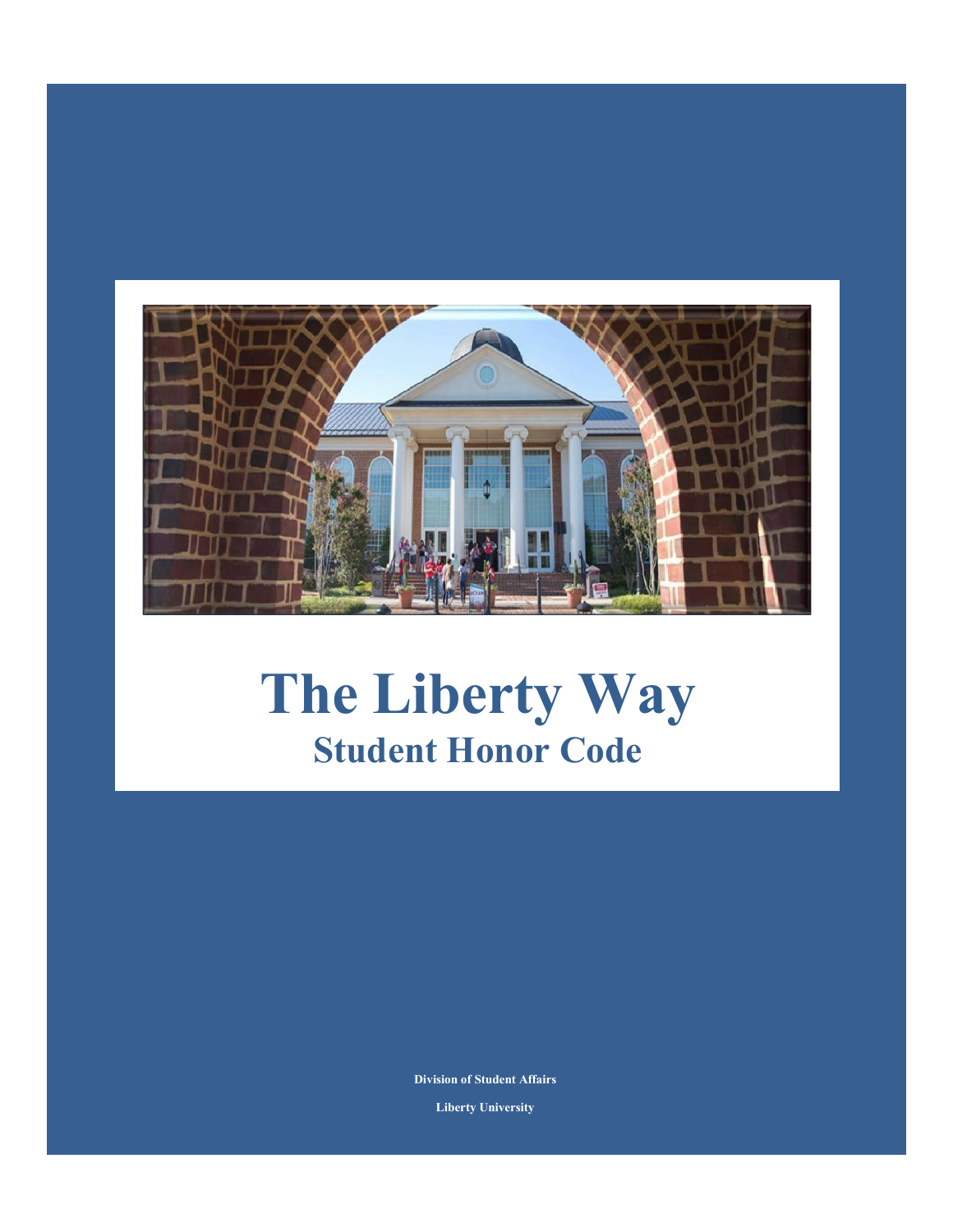# **TABLE OF CONTENTS**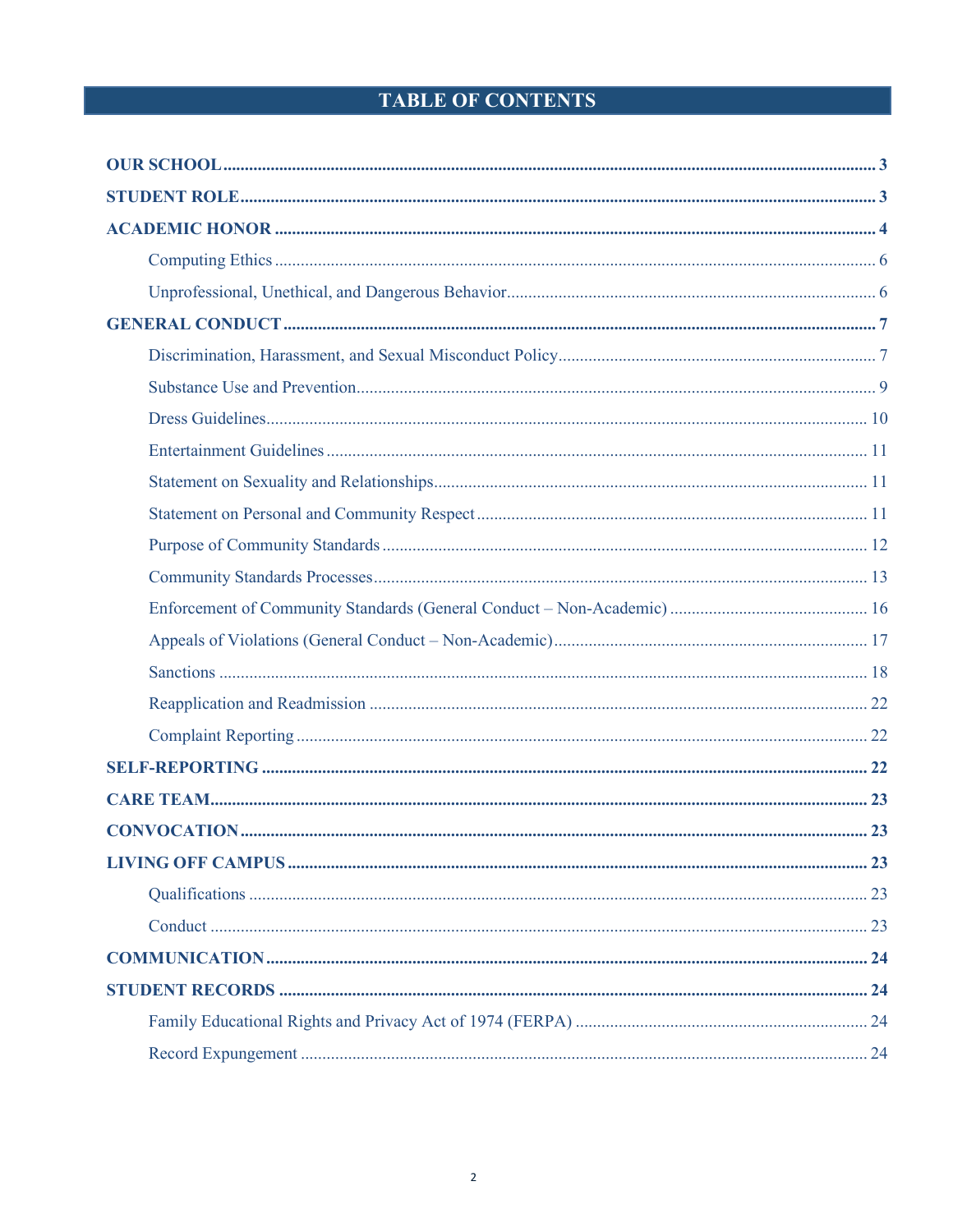# **OUR SCHOOL**

<span id="page-2-0"></span>Welcome to Liberty University! Since 1971, our mission as a university has been to provide a world-class educational experience with a solid Christian foundation to equip men and women with the values, knowledge, and skills essential for success in every aspect of life. With our unique heritage and expanding influence, Liberty is dedicated to preparing students to succeed in their chosen profession and service to others as true Champions for Christ.

Jesus Himself summarized all the laws of the Old Testament in the Great Commandment. He said that we are to love God with all of our heart, soul, and mind and to love our neighbors as ourselves. The goal of The Liberty Way (Student Honor Code) is to encourage and instruct our students how to love God through a life of service to others. The way we treat each other in our community is a direct reflection of our love of God.

Liberty's community guidelines come in various forms. Some are requirements from local, state, and federal laws that must be obeyed by all. Some are based on Biblical mandates or principles that lead us to develop virtues characteristic of a Champion for Christ. Others are simply preferences that promote deference to one another while living in the university community. However, all are important for creating and maintaining the kind of university community we seek to provide.

Attendance at Liberty University is a privilege and, as a private educational institution, Liberty is free to control the admission and attendance of students. While the Student Honor Code has evolved over time, it has served our community well by articulating expectations of students and providing guidelines for life in a Christian educational community. Liberty is our university and this is our Student Honor Code.

# **STUDENT ROLE**

<span id="page-2-1"></span>Students are responsible for knowing and complying with the terms of The Liberty Way (Student Honor Code). Students are also responsible for reporting all circumstances which they believe constitute a major violation of the Student Honor Code to th[e Office of Community Life](https://www.liberty.edu/students/community-life/) or th[e Office of Residence Life. I](https://www.liberty.edu/residence-life)ntentional breach of the responsibility to report major violations is itself a violation of the Student Honor Code. Every student should also give testimony or evidence relevant to any alleged violation of the Student Honor Code, if requested.

For Student Honor Code purposes, a student is defined as any person who is admitted, enrolled or registered for study in the undergraduate residential program at Liberty University for any academic period. Persons who are not officially enrolled for a particular term, but who have a continuing student relationship with Liberty University are also considered students for Student Honor Code purposes until a degree is conferred or an official withdrawal is processed.

The Student Honor Code is not a contract and does not create obligations that bind the university. The university reserves the right to revise the Student Honor Code at any time and for any reason, including an informal amendment to ensure fairness in its procedures.

Every student is expected to respect Liberty's Statement of Doctrine and Purpose and should avoid any activity, on or off campus, which would contradict the university's mission or purpose, compromise the testimony or reputation of the university, or disrupt Liberty's Christian learning environment**.** All members of the Liberty University community are asked to affirm the following:

*"We have a responsibility to uphold the moral and ethical standards of Liberty University and personally confront those who do not."*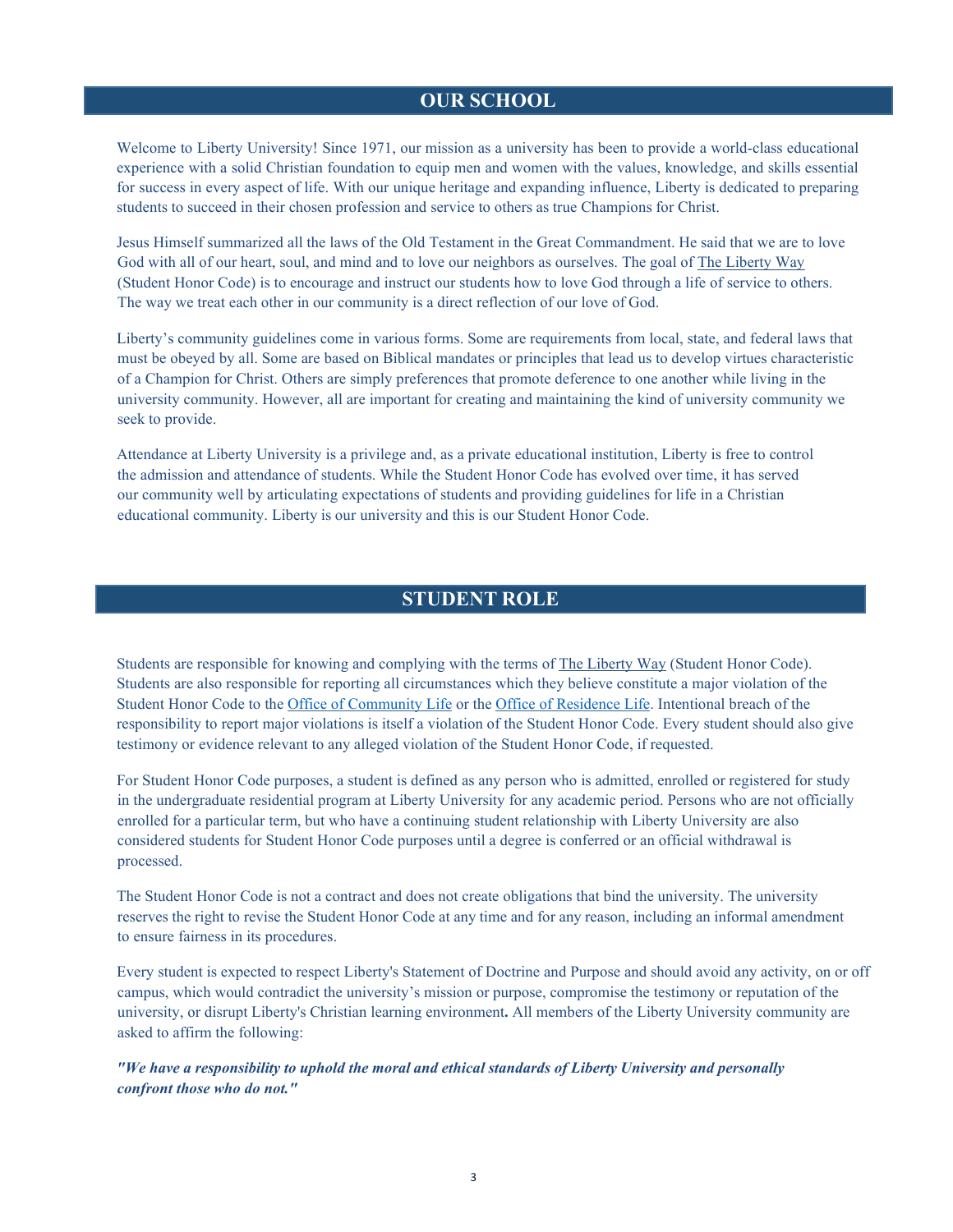# **ACADEMIC HONOR**

<span id="page-3-0"></span>Academic misconduct is considered conduct that undermines the academic integrity of Liberty University and includes, but is not limited to, academic dishonesty, plagiarism, and falsification. All such conduct is a violation of the Student Honor Code.

*Academic Dishonesty* Academic dishonesty involves a student's attempt to improve someone's academic standing through dishonest means. It includes, but is not limited to:

- unauthorized collaboration on any work for the course;
- using unauthorized aids of any kind;
- allowing another student to copy any portion of one's own work; copying from or viewing another student's work during an examination;
- collaborating during an examination/assignment with any other person by giving or receiving information without specific permission of the instructor;
- stealing, buying, receiving, selling or transmitting coursework of any kind;
- submitting work previously used to fulfill academic requirements for any course at any institution at any level, including Liberty University, without permission from both faculty members;
- substituting for another person or permitting any other person to substitute for oneself to attend class without permission from the faculty member, take an examination, or complete course work;
- sabotaging another student's academic work;
- soliciting another student to attend class without permission from the faculty member, complete a course, an individual assignment, or an examination; and
- facilitating or aiding in any act of academic dishonesty.

Any student who knowingly assists in any form of academic dishonesty will also be considered responsible along with the student who accepts such assistance.

#### *Plagiarism*

Plagiarism is the failure to give attribution to the words, ideas, or information of others on papers, projects orany assignment prepared for a course. It includes, but is not limited to:

- omitting quotation marks or other conventional markings around material quoted from any source;
- paraphrasing, summarizing, or quoting a passage from a source without referencing the source;
- purchasing or acquiring material of any kind and representing it as one's own work; and replicating another person's work and submitting it as one's own work.

#### *Falsification*

Falsification is the misrepresentation of the truth in connection with course work. It includes, but is not limited to:

- dishonestly answering or providing false information to the university;
- altering any document, correspondence, or assignment that may mislead others or distort the truth;
- citing a source that is known not to exist;
- including a source in a bibliography when the source was neither cited in the body of the student's work nor consulted;
- citing a source when it is known to not support the proposition for which it was cited;
- intentionally distorting the meaning or applicability of data;
- inventing or intentionally distorting data or statistical result; and
- falsifying attendance and/or participation.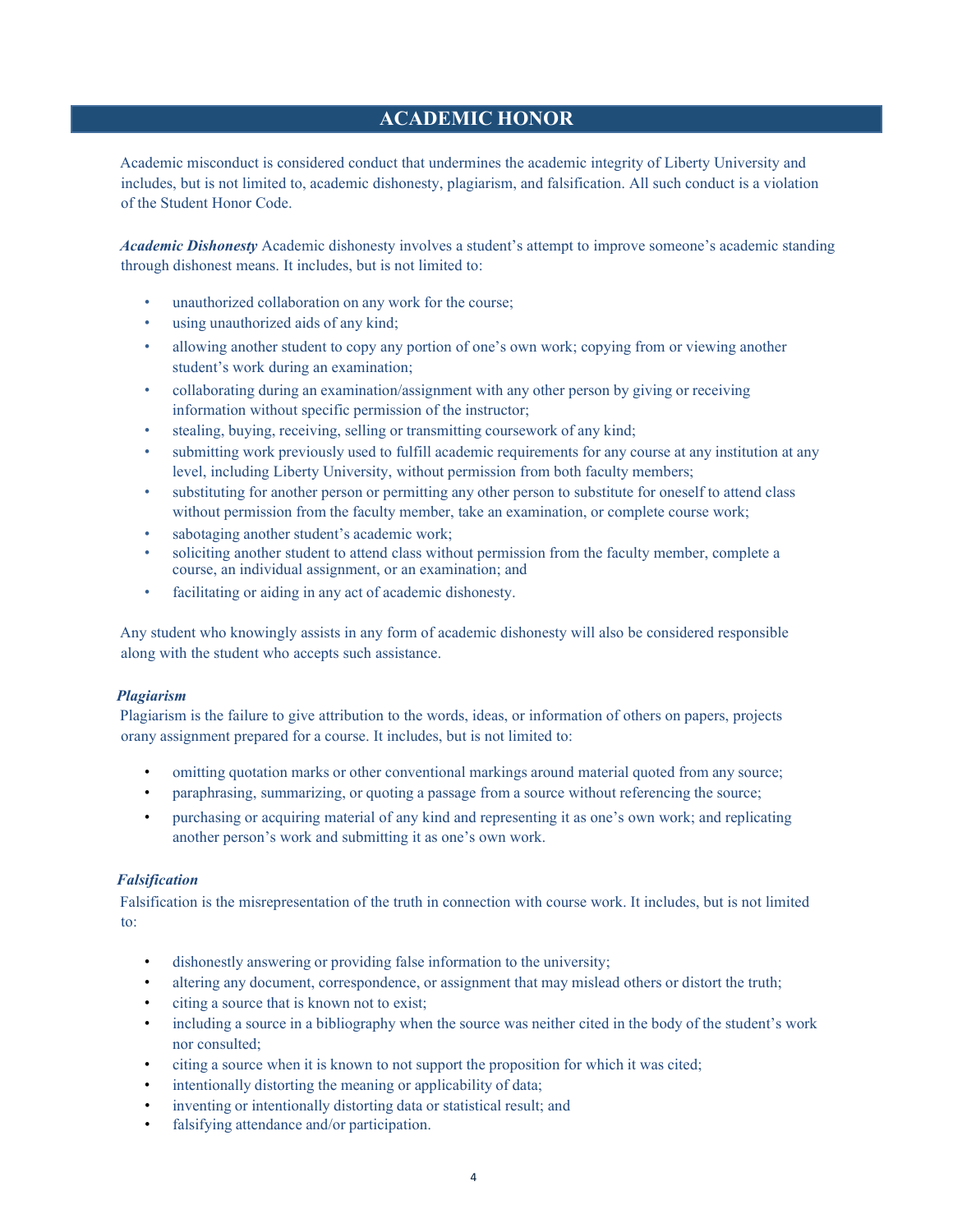#### *Reporting and Appeal Process for Academic Misconduct*

The Student Honor Code applies a preponderance of the evidence standard for determining whether an allegation of academic misconduct occurred. The preponderance of the evidence standard means the allegation must be proven by the greater weight of the evidence, in other words, a determination of what is more likely than not to have occurred.

The reporting procedure is as follows:

- The instructor (or staff member, if applicable) will confront the student within a reasonable period of time from when the suspected academic misconduct is discovered or reported. The instructor or staff member will give the student an opportunity to respond to the alleged academic misconduct.
- If the instructor or staff member determines, by a preponderance of the evidence, that academic misconduct has occurred and the student is responsible, the instructor or staff member will file a report and impose the appropriate academic sanction(s) based on a standardized rubric, which guides in determining the appropriate sanction based on the specific violation.
- The instructor or staff member will notify the student via email of the decision regarding the alleged academic misconduct and any imposed sanctions.
- The [Office of Community Life](https://www.liberty.edu/students/community-life/) may also contact the student to further address the incident. The Office of Community Life is not limited by academic departmental sanctions and may impose additional sanctions as it determines to be consistent with The Student Honor Code.

A student may choose to appeal an instructor or staff member's finding of academic misconduct and/or the sanction imposed. That appeal process is as follows:

- The student must submit a [written appeal](https://www.liberty.edu/beacon/) to the department chairperson within seven days of receiving the notification from the instructor or staff member of a finding of academic misconduct. The student's appeal should include any supporting documents and should clearly state the reason(s) (a) why the student disagrees with the finding of academic misconduct and/or (b) why the student believes the sanction imposed was inappropriate and what sanction the student believes would be appropriate, if any.
- The department chairperson or designee will review the instructor or staff member's report and the student's written appeal. The department chairperson or designee may (but is not required to) consult with the instructor or staff member and/or student, and may investigate further, and then will notify the instructor or staff member and the student of the decision on the initial appeal via email.
- The student may appeal the department chairperson's decision to the associate dean or designee of the school or college (e.g., School of Business, College of Arts and Sciences, etc.) within seven days of receiving the department chairperson's decision by stating, in writing, the reasons why the department chairperson's decision was incorrect or inappropriate. The associate dean or designee will review the student's second written appeal, as well as the instructor or staff member's report, the department chairperson's decision on the student's initial appeal, and any other relevant information. The associate dean will notify the department chairperson, the instructor or staff member, and the student of the decision on the second appeal via email. The decision of the associate dean on the second appeal is final and no further appeal is permitted.
- Should any appeal result in a final decision of "no academic misconduct", a report indicating such will be forwarded to all appropriate parties and the student's record will be updated accordingly. A decision of "no academic misconduct" will be considered a final academic determination and cannot be appealed by an instructor or staff member. A decision to uphold the determination of academic misconduct and/or the sanction may be referred back to the Office of Community Life to proceed accordingly.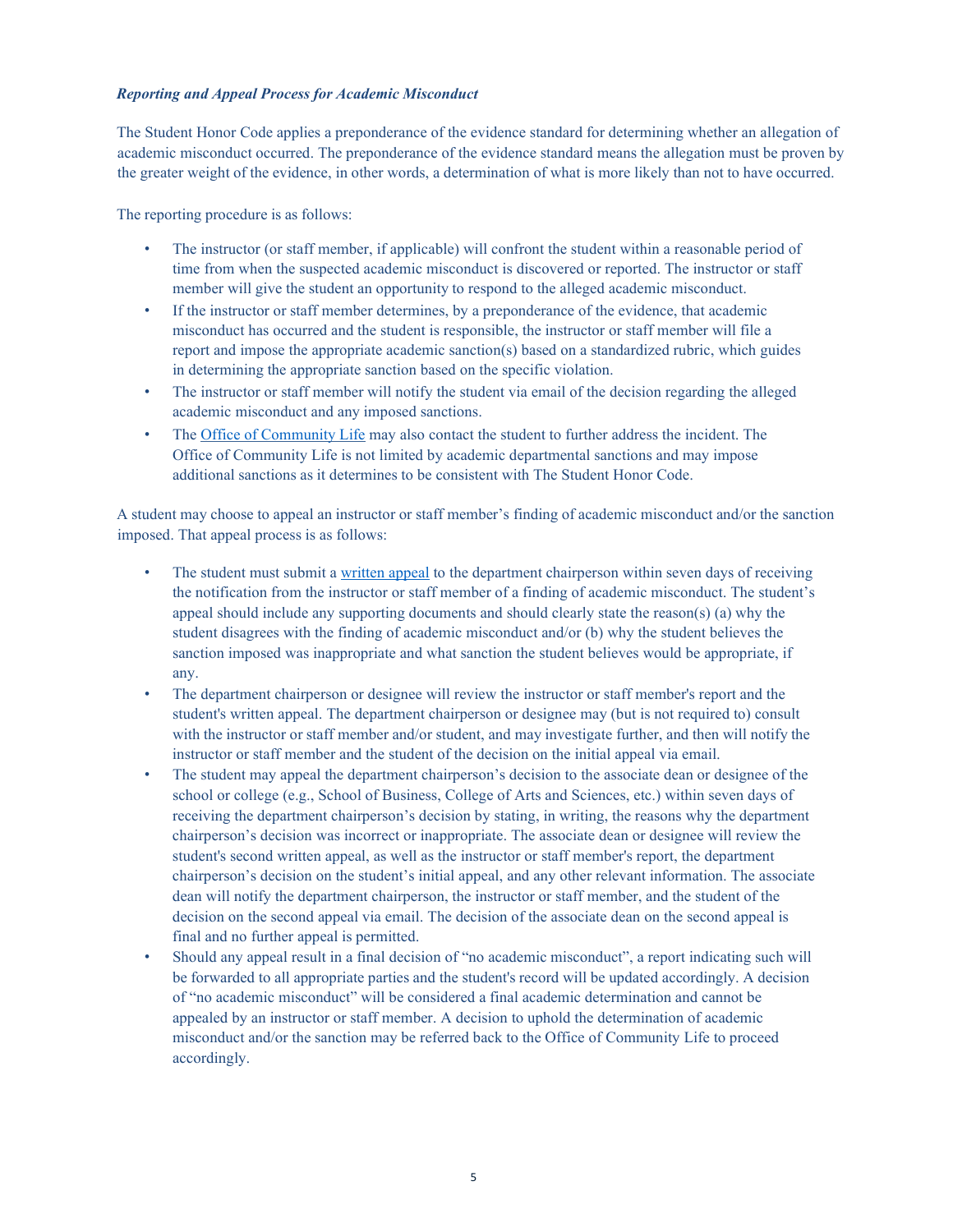# <span id="page-5-0"></span>**Computing Ethics**

Many students will use Liberty University's computing resources through classes that require such use, through on-campus employment, and for other reasons. Liberty University strictly obeys copyright laws and licensure agreements that govern computer software and web applications. No student should ever make unauthorized copies of university-owned computer software or otherwise violate copyright laws.

Liberty University has established a Code of Computing Ethics and an Academic Computing Policy. Students using the university's computing resources are responsible for adhering to that code and that policy. If the instructor or the campus employer who authorizes the student's access to the university's computer resources does not provide a copy of that code and that policy, it is the student's responsibility to ask for them.

Violation of the Code of Computing Ethics and Academic Computing Policy may also be a violation of the Student Honor Code, subjecting a student to disciplinary action by Liberty University and may also lead to sanctions, including a denial of future computing privileges. Violation of laws and license agreements may also subject a student to legal action under applicable federal, state, and local laws and regulations and private causes of legal action. If any action by a student results in financial loss to Liberty University, damages and costs assessed to the university may also be assessed to the student.

# <span id="page-5-1"></span>**Unprofessional, Unethical, and Dangerous Behavior**

Liberty University has a professional and ethical responsibility to evaluate students based on their ability to successfully carry out the tasks associated with their degree and/or required licensure (if applicable). As such, the faculty of Liberty University will not approve program completion and may suspend enrollment privileges for students who demonstrate behaviors that may interfere with future professional competence. Liberty University reserves the right to require a plan of remediation if any of the following apply:

- The student demonstrates unprofessional or unethical conduct while acting as a representative of Liberty University, or in interactions with Liberty University faculty or staff, or while participating in an internship, externship, or clinical experience for academic credit on- or offcampus.
- The university determines that the student's current emotional, mental or physical well-being compromise the integrity of the degree or licensure, or potentially places a person in harm's way or an unduly vulnerable position.

Such actions constitute unprofessional, unethical, and/or dangerous behavior and may be violations of the Student Honor Code. In any of these cases, a remediation plan will be formulated in conjunction with the appropriate dean or associate dean, the student, and may include the Office of Community Life. The purpose of the remediation plan is to assist students in correcting any deficits in their ability to successfully complete the requirements of their degree and/or required licensure so that the students may successfully complete the program.

Remediation procedures can include actions such as repeating particular courses, obtaining personal counseling, completing additional assignments, blocked enrollment privileges for some or all courses, and in some cases academic suspension or Dismissal from Liberty University.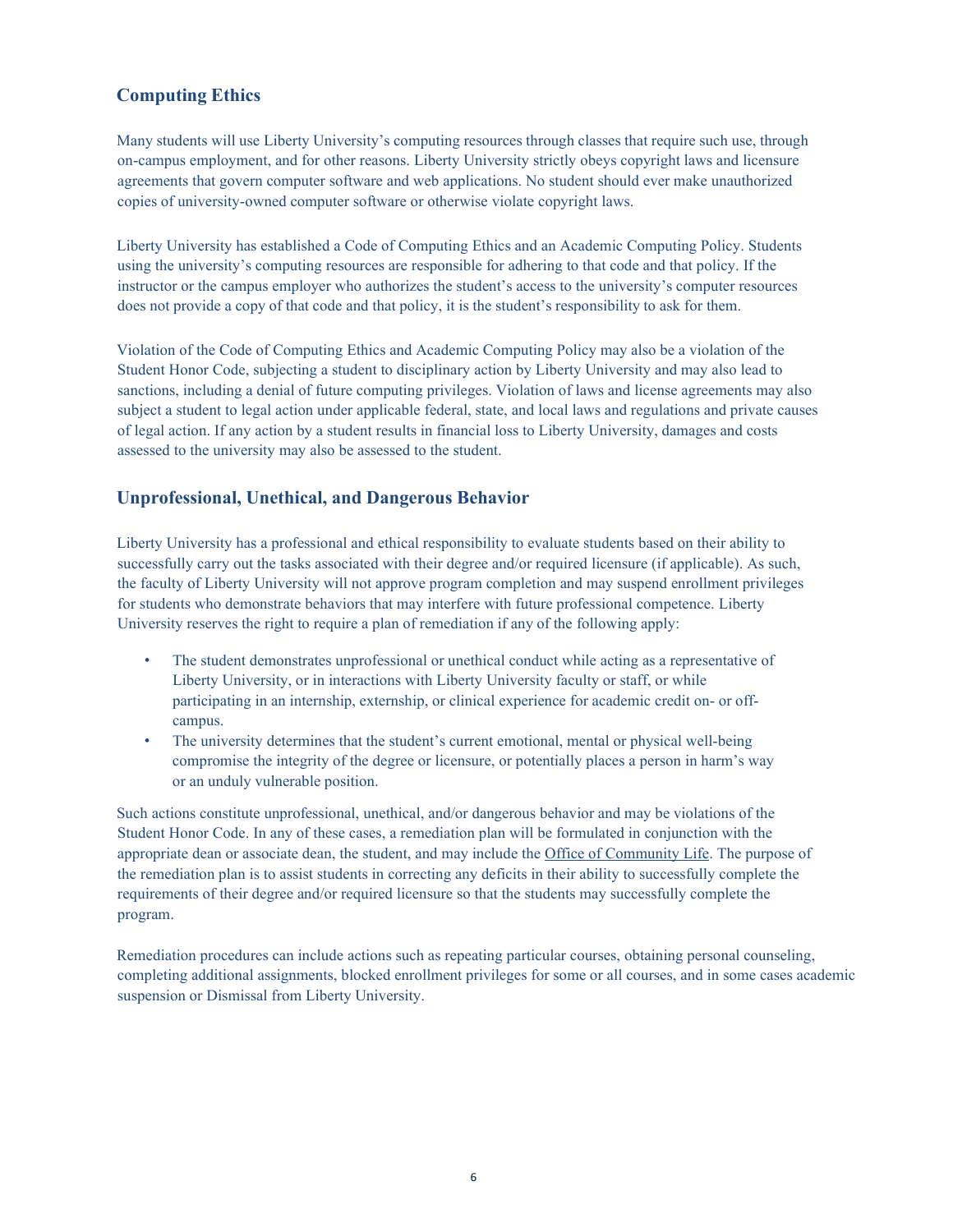## **GENERAL CONDUCT**

<span id="page-6-0"></span>Life outside the classroom involves a significant amount of a student's time and the university expects students to take responsibility for their behavior and choices. When those choices violate the Student Honor Code, the university administers discipline with love and grace. Liberty University policies are always in effect, including summer break and school breaks (e.g. weekends, holidays, fall break, Christmas break, spring break, etc.). All students, whether residing on- or off-campus, are expected to abide by the guidelines and standards of conduct outlined in the Student Honor Code until the student graduates, or is no longer a student at the university. Similarly, all student groups are expected to abide by these guidelines and standards. The university's disciplinary process is separate from the law enforcement process, and students who violate such laws that cover conduct also prohibited by the Student Honor Code may be held responsible and face penalties under both processes. The university may impose sanctions for violations of its policies even if governmental authorities choose to not prosecute.

#### <span id="page-6-1"></span>**Discrimination, Harassment, and Sexual Misconduct Policy**

The [Office of Equity & Compliance](https://www.liberty.edu/title-ix/) (OEC) enforces the university's *[Discrimination, Harassment, and Sexual](https://www.liberty.edu/title-ix/wp-content/uploads/sites/126/2019/12/Liberty_University_Discrimination_Harassment_and_Sexual_Misconduct_Policy.pdf) [Misconduct Policy](https://www.liberty.edu/title-ix/wp-content/uploads/sites/126/2019/12/Liberty_University_Discrimination_Harassment_and_Sexual_Misconduct_Policy.pdf)* (the "*Policy*"). The *Policy* prohibits Discrimination, Harassment (Non-Sexual), Sexual Harassment, Sexual Violence, Sexual Exploitation, Stalking, Intimate Partner Violence, Intimidation, False Reporting, Retaliation, and Complicity, as those terms are defined in the *Policy* (collectively, those terms are referred to in the *Policy* as "Prohibited Conduct"). The *Policy* is incorporated herein by reference such that a violation of the *Policy* also violates *The Liberty Way*. Prohibited Conduct is harmful to the well-being of the university community and its members, the learning and working environment, and collegial relationships amongst students, faculty, and employees. In accordance with the *Policy* and applicable laws, the OEC will promptly and equitably respond to complaints and reports of Prohibited Conduct with measures designed to eliminate such misconduct, prevent its recurrence, and remedy any adverse effects of the misconduct on individuals, members of the campus community, and university related programs and activities. All members of the university community, including students, are strongly encouraged to read the university's *[Discrimination, Harassment, and Sexual Misconduct Policy](https://www.liberty.edu/title-ix/wp-content/uploads/sites/126/2019/12/Liberty_University_Discrimination_Harassment_and_Sexual_Misconduct_Policy.pdf)* and utilize available resources and support at the university and in the community.

Emergency medical assistance and campus safety/law enforcement assistance are available both on- and off-campus. Persons are encouraged to contact law enforcement and/or seek medical treatment as soon as possible following an incident that may pose a threat to safety or physical well-being and following a potential criminal offense.

To contact law enforcement:

[Liberty University Police Department](https://www.liberty.edu/police/) ("LUPD") Green Hall, Southwest Corner 1971 University Blvd. Lynchburg, VA 24515 434.592.3911 (Emergency) 434.592.7641 (Non-Emergency)

or, if off-campus:

Lynchburg Police Department 900 Court Street Lynchburg, VA 24504 911 (Emergency) 434.455.6050 (Non-Emergency)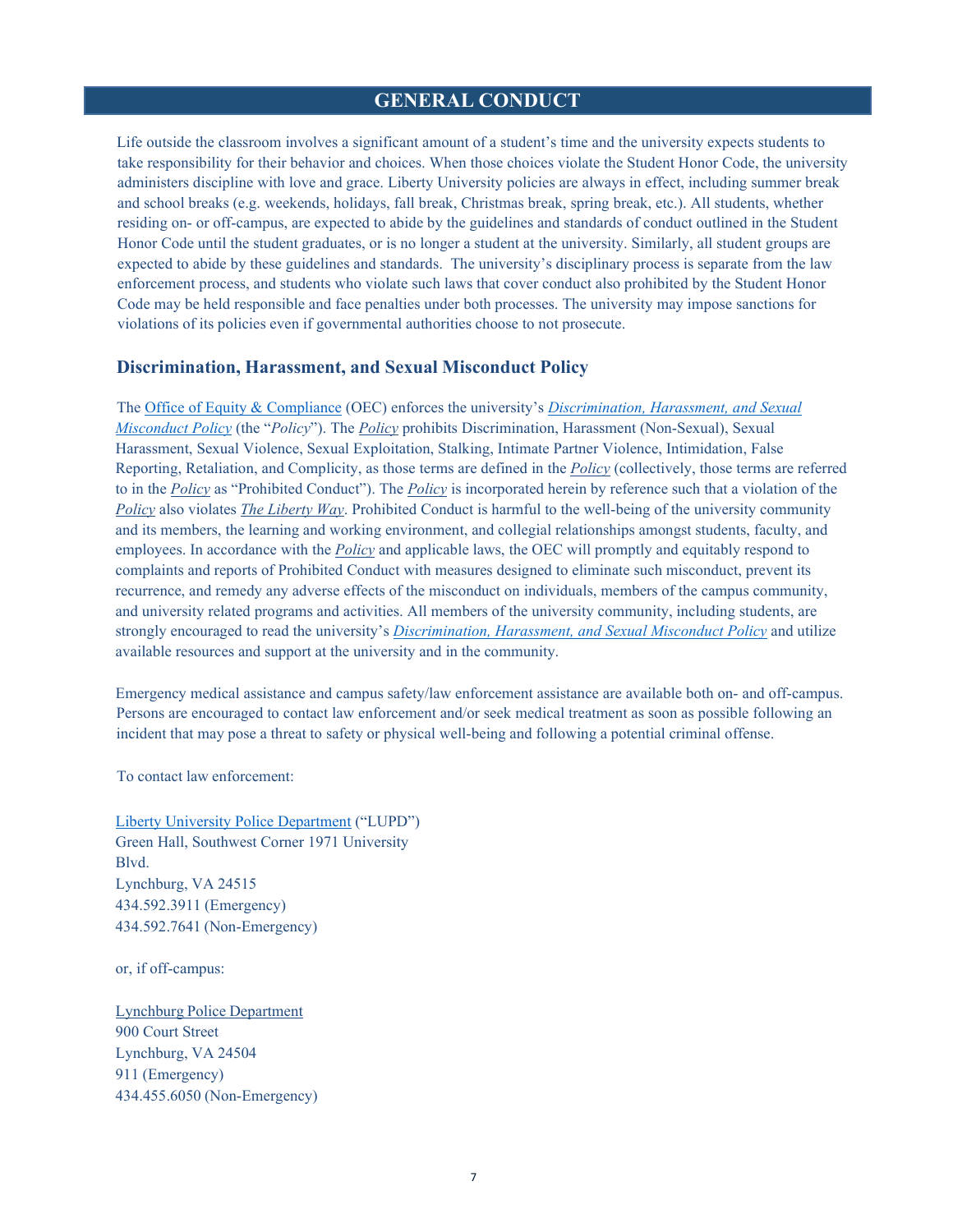To access on-campus medical treatment, contact:

Liberty [University](https://www.lustudenthealth.com/) Student Health Center (Operated by Central Virginia Family Physicians "CVFP" Medical Group) Commons 3, Lower Level 1606 Regents Parkway Lynchburg, VA 24515 434.338.7774 (Office)

Local hospitals can be contacted as follows:

CENTRA Lynchburg General Hospital 1901 Tate Springs Rd. Lynchburg, VA 24501 434.200.3000 (Switchboard)

CENTRA Virginia Baptist Hospital 3300 Rivermont Ave. Lynchburg, VA 24503 434.200.4000 (Switchboard)

Salem VA Medical Center 1970 Roanoke Blvd. Salem, VA 24153 540.982.2463 888.982.2463 (Switchboard)

To access crisis counseling and other community resources:

Sexual Assault Response Program ("SARP") YWCA Lynchburg Office 1900 Tate Springs Rd., Suite B Lynchburg, VA 24501 434.947.7422 (office) 888.947.7273 (24 Hour Confidential Hotline)

#### **Confidential Resources**

Students can access confidential resources on-campus as follows:

Liberty University Student [Counseling Services](https://www.liberty.edu/studentaffairs/studentcouseling/) Green Hall, Suite 1830 1971 University Blvd. Lynchburg, VA 24515 434.582.2651 (Office) [studentcounselingservices@liberty.edu](mailto:studentcounselingservices@liberty.edu)

[Liberty University Student Health Center](https://www.lustudenthealth.com/) (Operated by Central Virginia Family Physicians ("CVFP") Medical Group) Commons 3, Lower Level 1606 Regents Parkway Lynchburg, VA 24515 434.338.7774 (Office)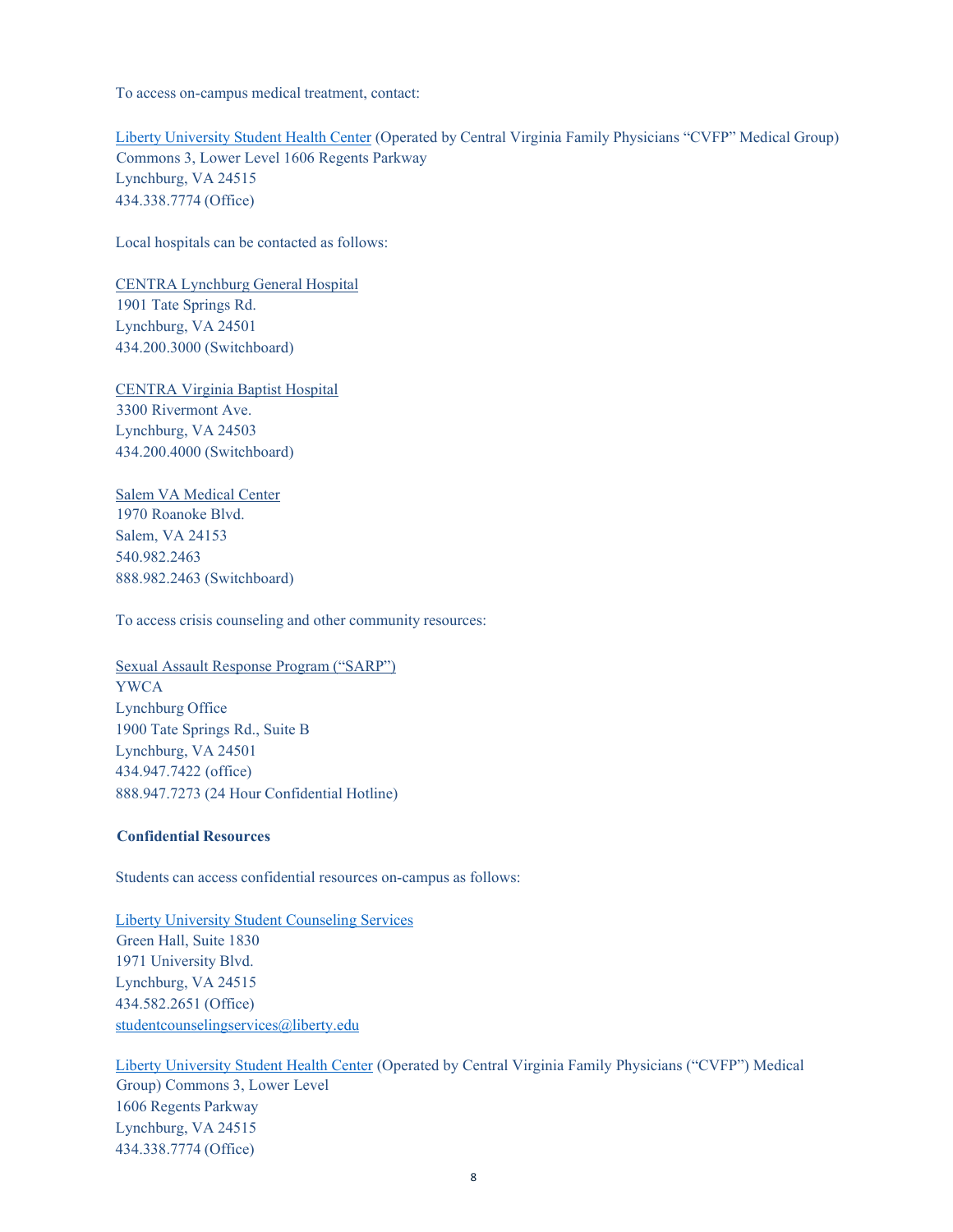Employees can access confidential resources off-campus through:

Employee Assistance Program (provided at no cost)

The Hartford Ability Assist ("EAP") 800.964.3577

For more information about the *Policy* or to report Prohibited Conduct, please consider the following options:

- Visit the Office of Equity and Compliance in Green Hall, Room 1837
	- Call the Office of Equity and Compliance at (434) 592-4999
- Text 4999 to the Office of Equity and Compliance at 24502 (reply text will give instructions)
- Email the Office of Equity and Compliance at [OEC@liberty.edu](mailto:OEC@liberty.edu)
- Utilize the university's SpeakUP! report process

#### <span id="page-8-0"></span>**Substance Use and Prevention**

Liberty University prohibits the possession, use, manufacture, or distribution of alcoholic beverages, marijuana/THC, tobacco, nicotine, illegal drugs (including drugs that are illegal under federal law but may be lawful under state law), and non-prescribed controlled substances by its students. Also prohibited is the possession, use, or distribution of prescription medication not prescribed to the student by a licensed medical physician and the abuse or distribution of medication prescribed to the student by a licensed medical physician**.** Possession of drug paraphernalia is also prohibited. All the foregoing applies on and off-campus.

Violations under this section may result in disciplinary action, including a sanction of Non-Return, Dismissal or Expulsion. Moreover, the possession, use, manufacture, or distribution of illegal drugs and non-prescribed controlled substances, as well as the possession, use, manufacture, or distribution of alcoholic beverages, tobacco, and nicotine by underage students, may also be crimes. Liberty University will cooperate with law enforcement authoritieswho are charged with enforcing the relevant laws.

Regarding beverages labeled as "non-alcoholic," students are encouraged to know and abide by common-sense guidelines to avoid the appearance of impropriety. Activities inconsistent with these standards and guidelines are violations of the Student Honor Code.

#### *Education*

Liberty University recognizes that substance abuse is a serious problem, and the education of university community members on the inherent dangers of substance use and abuse is an important aspect in addressing the problem. The university incorporates educational information on substance use and abuse through campus-wide programming, training modules, academic courses, Convocation, community resources, pastoral resources, and utilization of campus mental and health-care professionals. Where appropriate, sanctions will include an educational component.

#### *Counseling and Referral*

Liberty University students who are at risk of substance abuse have access to counseling through Liberty's [Student](https://www.liberty.edu/studentaffairs/studentcouseling/) [Counseling Services](https://www.liberty.edu/studentaffairs/studentcouseling/) and its programs, including local chapters of [Celebrate Recovery.](http://www.celebraterecovery.com/) [Student Counseling Services](https://www.liberty.edu/studentaffairs/studentcouseling/) may also refer students to other health-care agencies or counselors as needed. Any cost incurred or insurance claims filed for outside services are the sole responsibility of the student.

#### *Substance Use Testing Program*

For the protection of its students and community, the university may test students for substance use. Substance use testing includes testing for illegal use of drugs or alcohol. Students must participate in and cooperate with the university's substance use testing program, which permits the substance use testing of any student. Students may be randomly selected for testing or selected based on reasonable suspicion of use or possession. Methods of testing include breath, hair, urine, or blood. The testing method is chosen by the one requiring administration of the test. The selection of the student for testing, whether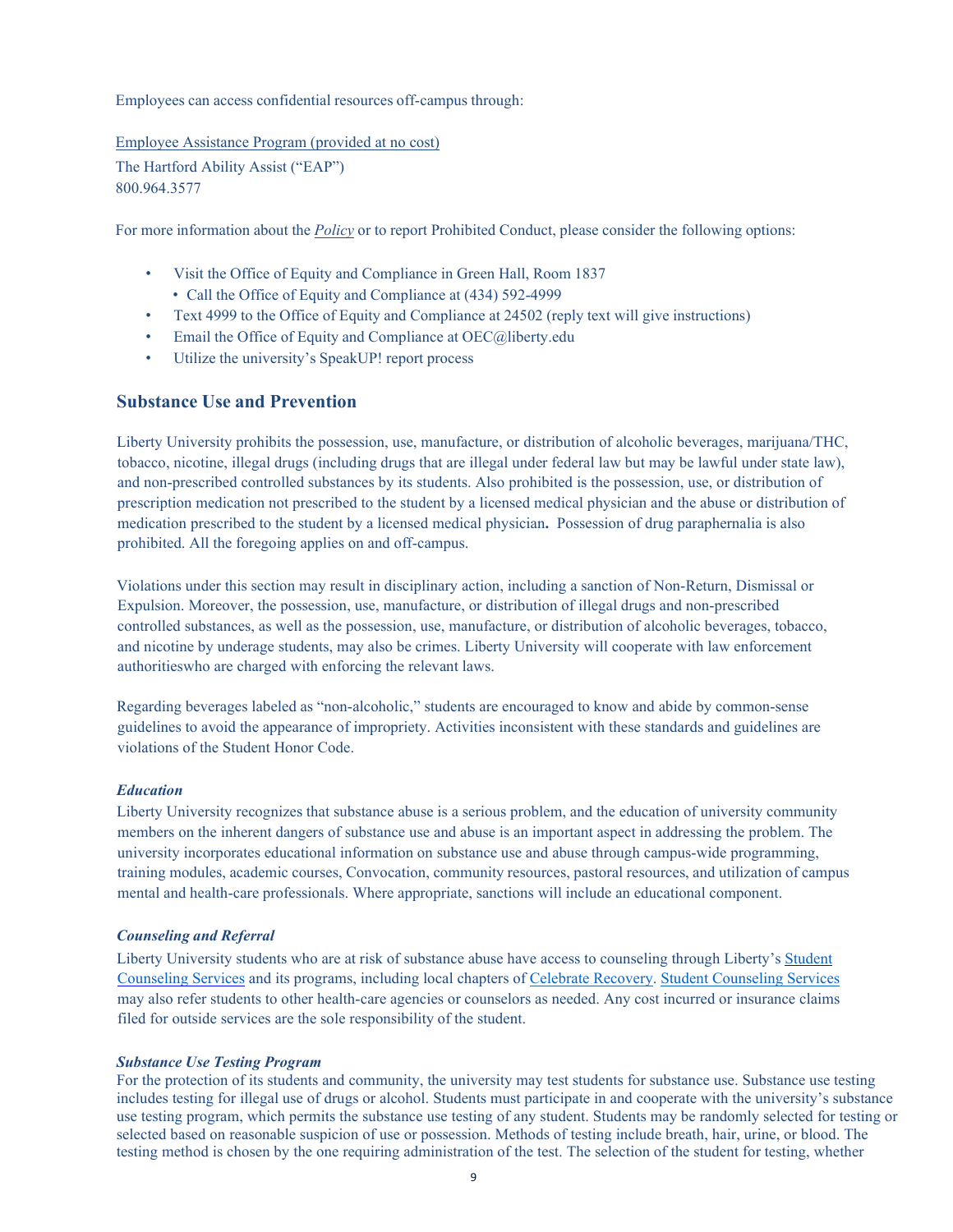random or based on reasonable suspicion of use or possession, has no bearing on the selection of the testing method. A student testing positive on an initial substance use test may be subject to subsequent mandatory substance use testing.

Failure to cooperate with the university's substance use testing program, which includes refusal to submit to a substance use test at the designated time and place, will be viewed as non-compliance and may result in disciplinary action against a student. Failure to achieve a negative substance use test (i.e., the absence of prohibited substance) may also result in disciplinary action against a student. Such disciplinary action may include Dismissal or Expulsion from the university. Parents may be notified when students are under 21 years of age. Law enforcement authorities may also be notified.

Consistent with the law, a person administering a substance use test may communicate the student's test results to th[e Office of Community Life, o](https://www.liberty.edu/students/community-life/)r other relevant university office(s), for possible disciplinary action. Such communications will comply with the law and seek to respect the student's privacy to the extent possible to fulfill the university's responsibilities.

Any disciplinary action against a student could also involve academic penalties, including the possibility of loss of credit for work completed during the semester in which the disciplinary action is taken. Any possible refund of monies paid will be subject to the refund policy, as stated in the relevant Liberty University catalog. Admission to and enrollment at Liberty University does not exempt students from having the university's disciplinary and academic penalties apply to them for actions taken while students, even when prohibited substance use may have been revealed to the university prior to admission or enrollment.

## <span id="page-9-0"></span>**Dress Guidelines**

While the university recognizes that opinions vary considerably regarding what constitutes appropriate dress, the university has established reasonable guidelines that students are required to follow while on campus. Cleanliness, neatness, appropriateness, and modesty are the general guiding factors regarding dress. Thoughthese dress guidelines do not extend off campus, any form of dress that is deemed to be obscene, harmful, or compromising to Liberty's mission or purpose may result in a violation.

Resident Assistants (RAs), Resident Directors (RDs), Office of Community Life Associate Directors (ADs), as well as other university employees will enforce dress guidelines and educate students regarding these guidelines.

Questions concerning the standard of dress should be directed to the [Office of Community Life, w](https://www.liberty.edu/students/community-life/)hich may make the final determination as to appropriateness.

#### *Men's Dress for Students*

Hairstyles and fashion should avoid extremes. Students must dress modestly and appropriately at all times. Earrings and plugs may be worn in ears. No other facial jewelry is permitted.

- **Class Dress** is required in Convocation and class and when visiting university academic and administrative offices. Class dress should be neat and consist of footwear, long pants, and shirts. Hats or hoods should not be worn in class or at Convocation.
- **Casual Dress** is acceptable any time class dress is not required. Casual dress consists of class dress and/or loose-fitting, modest shorts, warm-ups, and footwear. Swimming pool attire should be a modest swimsuit (shorts style swimsuit, not briefs).

#### *Women's Dress for Students*

Hairstyles and fashion should avoid extremes. Students must dress modestly and appropriately at all times. Earrings and plugs may be worn in ears and small studs/rings may be worn in the nose. No other facial jewelry is permitted.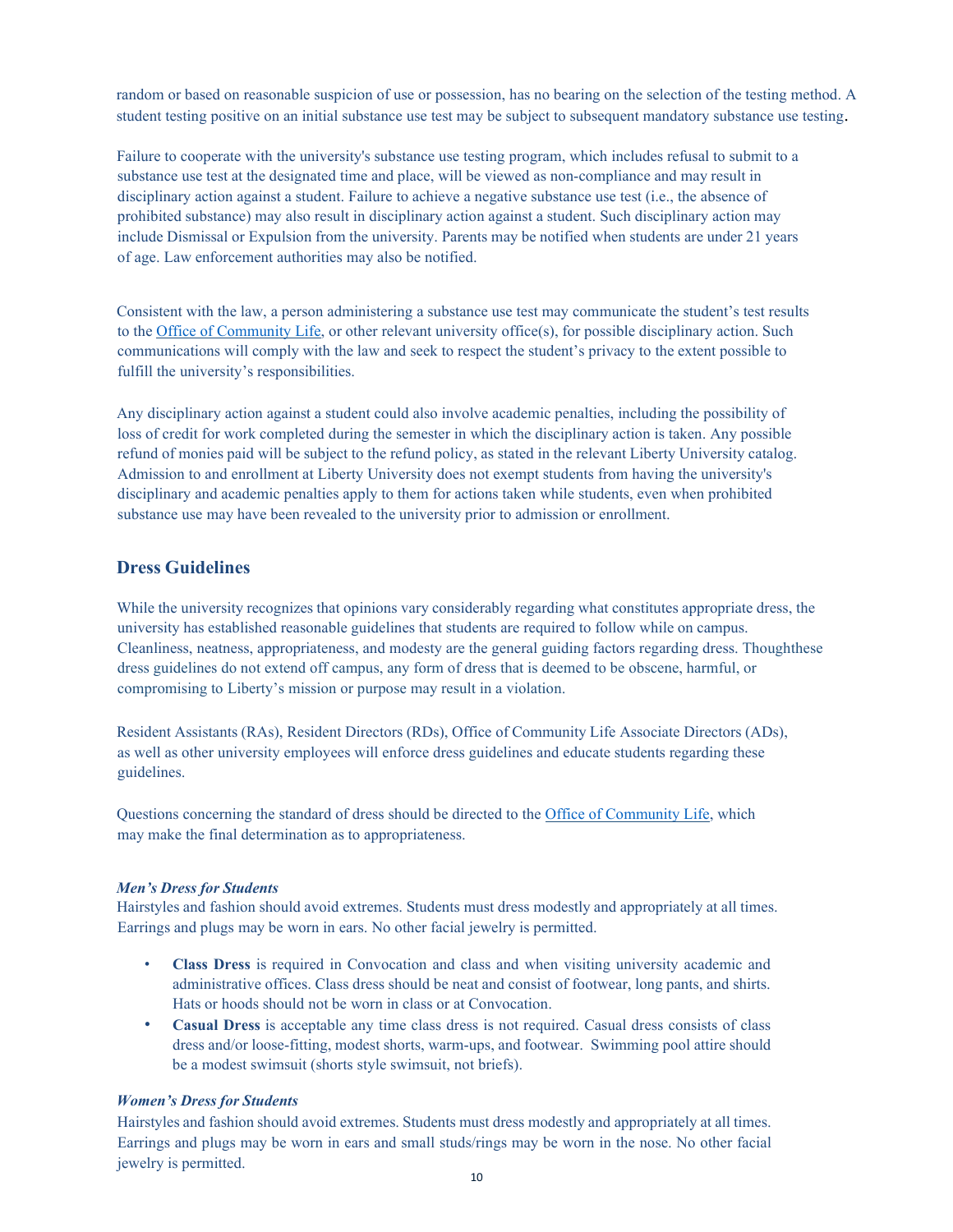- **Class Dress** is required in Convocation and class and when visiting university academic and administrative offices. Class dress should be neat and consist of footwear, modest length skirts or dresses, long pants (including capri/cropped pants), and shirts/blouses.
- **Casual Dress** is acceptable anytime class dress is not required. Casual dress consists of class dress and/or loose-fitting modest shorts, warm-ups, and footwear. Swimming pool attire should be a modest swimsuit (one-piece swimsuit or tankini).

*NOTE: Dress inconsistent with these guidelines are violations of the Student Honor Code. Individual colleges and schools within Liberty University (e.g., the School of Business) may implement a more rigorous standard of dress for students enrolled in their schools. Violations of such college- and school-specific dress codes also violate the Student Honor Code. Liberty University Online (LUO) students are required to follow these guidelines only while present on university property.*

# <span id="page-10-0"></span>**Entertainment Guidelines**

Liberty University maintains a conservative standard in its approach to the arts and entertainment.

- Media and entertainment that is offensive to Liberty's standards and traditions (i.e., lewd lyrics, anti-Christian message, sexual content, nudity, pornography, etc.) are not permitted on- or off-campus.
- Resident Directors and Community Life Associate Directors (ADs) are available to give guidance and clarify areas of confusion. Guidance and clarification should be sought in advance.
- While industry ratings systems for movies, games, and other media generally are not reliable standards, they can be helpful in identifying content. Movie, game, and other media content rated "X", and "NC- 17", and video game content rated "A" are not permitted.
- Caution should be used in viewing movie content rated "MA", "R", "PG-13", and video game content rated "M".
- Personal entertainment should not disrupt the academic environment of any residence hall. Noise of any kind (including music, television and other electronic devices) in a resident room is considered too loud if it can be heard in the hallway or outside.
- The [Division](https://www.liberty.edu/studentaffairs/) of Student Affairs will continue to develop guidelines and principles related to all forms of entertainment.

*NOTE: Activities inconsistent with these standards and guidelines are violations of the Student Honor Code.*

#### <span id="page-10-1"></span>**Statement on Sexuality and Relationships**

Sexual relations outside of a biblically-ordained marriage between a natural-born man and a natural-born woman are not permissible at Liberty University. While mental thoughts, temptations and states of mind are not regulated by The Liberty Way, statements and behaviors that are associated with LGBT states of mind are prohibited. For example, romantic displays of affection with a member of the same sex (e.g., hand-holding, kissing, dating, etc.) and actions confirming denial of biological birth sex (e.g., asking to be referred to by pronouns inconsistent with one's birth sex, using restrooms and changing facilities reserved for persons other than one's birth sex, etc.) are prohibited. In personal relationships, students are encouraged to know and abide by common-sense guidelines to avoid the appearance of impropriety. Activities inconsistent with these standards and guidelines are violations of The Liberty Way.

#### <span id="page-10-2"></span>**Statement on Personal and Community Respect**

Respectful attitudes and behaviors should be afforded to all members of the university community, including respect through proper acknowledgement of personal and professional positions. Failure to do so is a violation of the Student Honor Code. Students are asked to observe academic courtesy with regard to all titles (e.g., Dr., Dean, Mr., Mrs., Miss). Students should not use first names when speaking to or about Liberty faculty or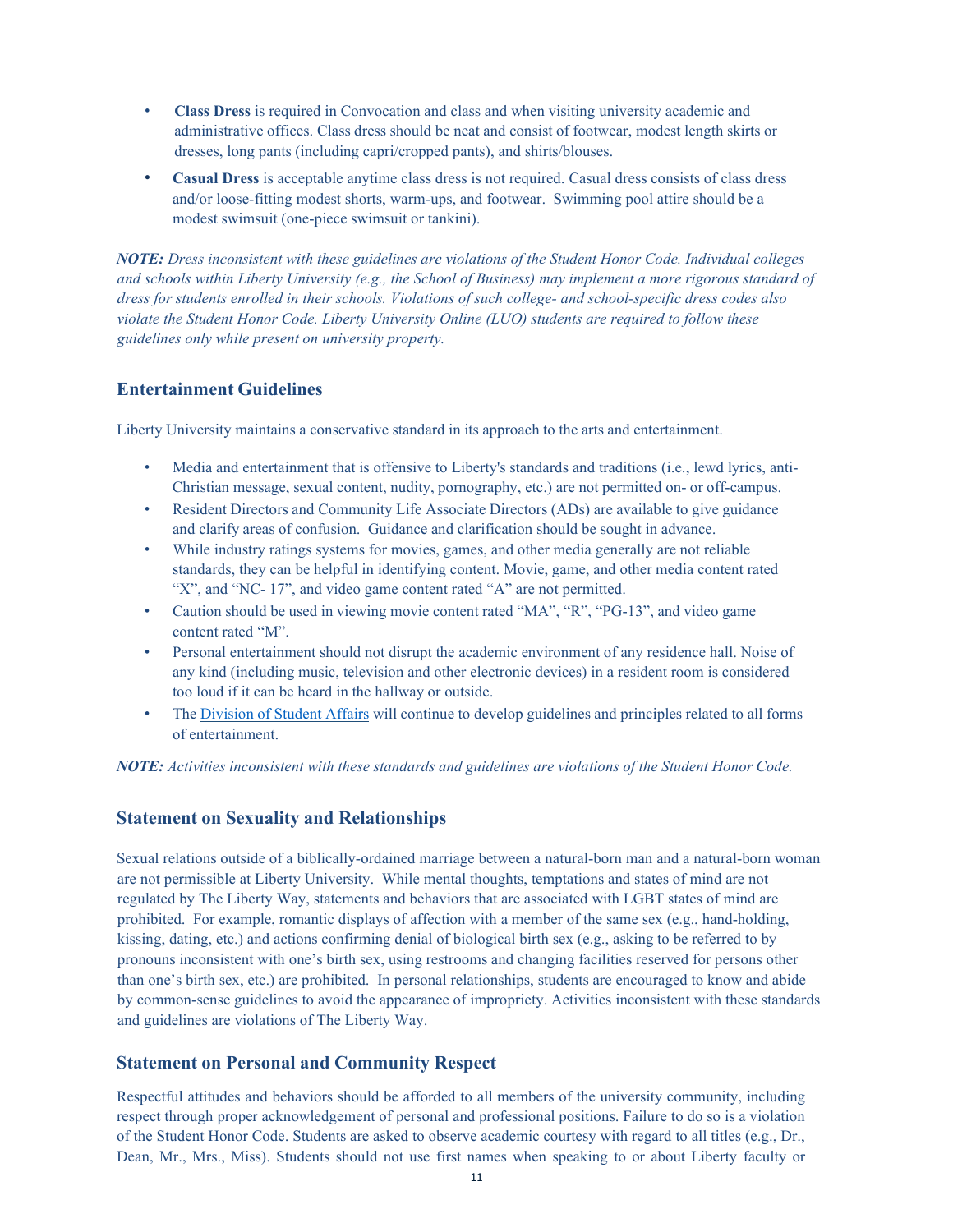employees. Students are expected to exercise proper decorum in the classroom and respect for university property.

Liberty University believes in the inherent value and dignity of all men and women as God has created them. We are committed to treating everyone on our campus, including visitors for athletic competitions or some other purpose, with respect, and we actively encourage all members of the university community to love others as Christ loves them. Proper respect should also be shown from students to other students at all times. Vulgar comments (e.g., comments of a sexual nature) and derogatory comments concerning a person's protected status (e.g., religion, sex, race, etc.) will not be tolerated. In addition to violating the Student Honor Code, such comments may also violate the *Policy*. Students and student groups are expected to treat all members of the university community and guests in a spirit of Christian love, mutual respect, and individual dignity.

Participation in bullying, hazing, and doxing is prohibited. Bullying is the unwelcome, aggressive and repeated use of intimidation to force a more vulnerable person to do what the bully desires or to harm a more vulnerable person. Bullying includes oral or written derogatory name-calling, taunting, and threatening harm; social actions of spreading false rumors to damage a reputation, and causing extreme embarrassment; and physical actions of hitting, kicking, spitting, tripping, pushing down, rude hand gestures, and injuring or taking another's property. Hazing is any act committed that humiliates, intimidates, demeans, or endangers the health and safety of another person, regardless of the other person's willingness to participate, and includes active and passive participation in such activities. Doxing is the publication through any format (e.g., oral, written, or online) of a person's or group's personally identifiable information in an attempt to incite harassment or harm against the identified person or group. Doxing involves, but is not limited to, reporting or posting personal information such as employer information, place of employment, place of worship, place of personal residence, or personal contact information with intent to exact revenge, impose punishment, or obtain justice through use of the information by third parties.

Obstruction is a violation of the Student Honor Code. Behavior is considered obstruction when a student or student group threatens or engages in other acts of retaliation against another person who acted in good faith (honestly and with the intention of being fair) in reporting Student Honor Code violations, even if reported mistakenly. Any report of alleged misconduct made in bad faith (knowingly making false reports or inventing allegations) is also a violation of the Student Honor Code. Similarly, making false reports of Prohibited Conduct under the *Policy*, as well as engaging in retaliation against any person for either reporting Prohibited Conduct or participating in an investigation of Prohibited Conduct under the *Policy*, are strictly prohibited.

Living as part of the university community is a privilege. All members of the university community are expected to respect the rights of and give proper deference to others. Conduct that disrupts the university community's living and educational environment is not permitted and is a violation of the Student Honor Code, especially when the disruptive conduct is contrary to the university's Christian beliefs / mission and has the potential to influence another person in such a manner.

#### <span id="page-11-0"></span>**Purpose of Community Standards**

Liberty University's community standards are designed to maintain an environment that supports the spiritual development and academic success of its students. Enforcement of the community standards is intended to be redemptive, restorative, and carried out with love and grace.

#### **Restorative Practices**

Restorative Practices refers to the multifaceted approach to conflict or disciplinary issues, which promotes holistic and healing processes that encourage students to live peaceably in community with one another. Restorative Practices include all those who are impacted by the behavior (responsible parties, harmed parties, and community members), and focus on repairing the damage, as well as preventing future harms. Restorative Practices is comprised of a spectrum of services, including Conflict Coaching, Mediation, and Restorative Conferences, which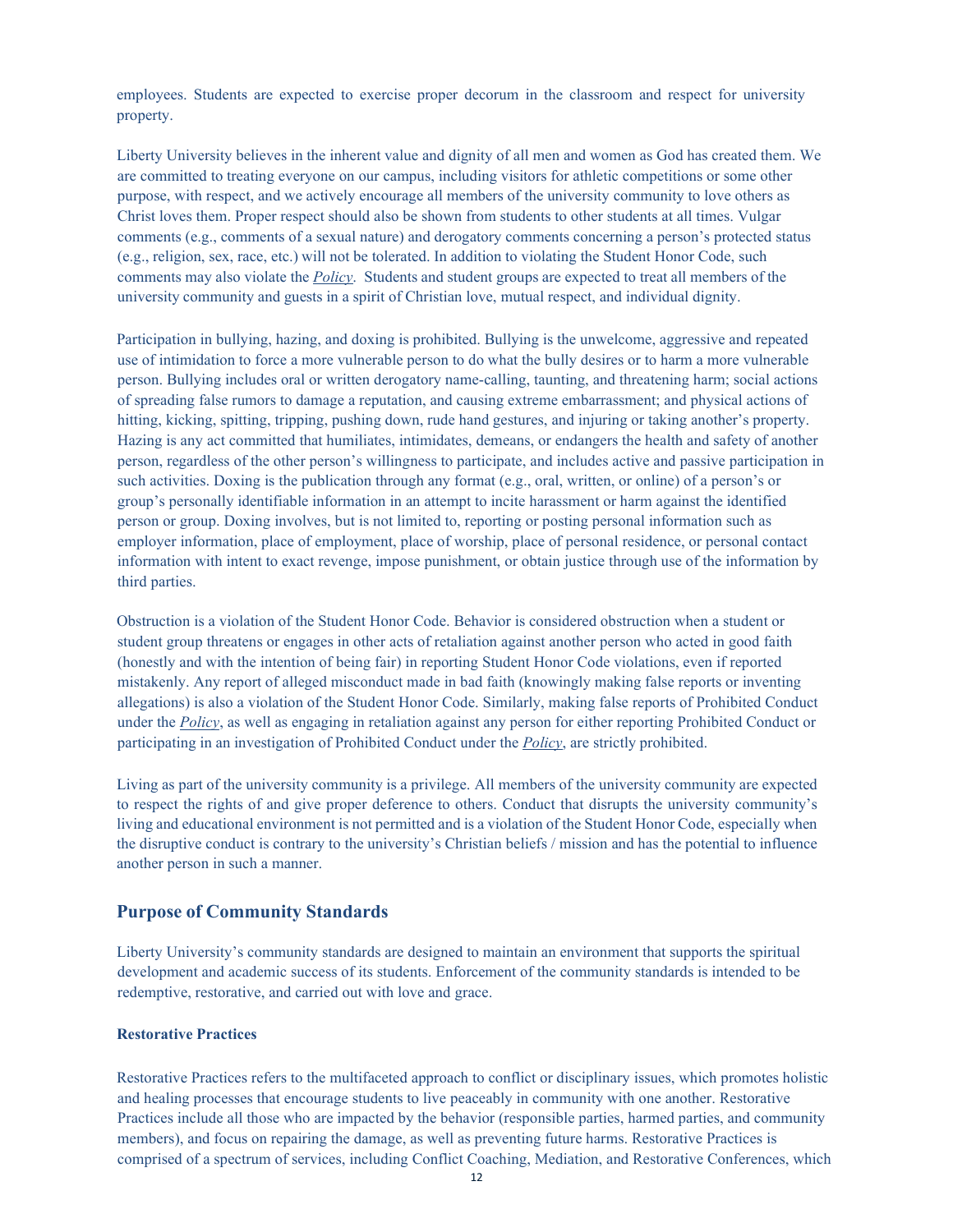are facilitated through the Office of [Community](https://www.liberty.edu/students/community-life/) Life.

- **Conflict Coaching** is a means through which students experiencing conflict in the residence halls can use student leadership as a resource for support in addressing and resolving low-level conflicts and disputes.
- **Mediation** is a form of conflict resolution, which allows students to work through difficult situations or disagreements with the assistance of a trained facilitator, who serves as a neutral third party.
- **Restorative Conferences** are an alternative process of discipline for students that focus on helping students learn from mistakes and repair harm caused to others by the violations committed. Restorative Conferences involve a number of individuals, in addition to responsible parties, including victims and community members, who work collaboratively to find effective ways to repair harms, restore trust, and prevent further violations from occurring.

Participation in Restorative Practices is voluntary, and either party can request to end participation in Restorative Practices at any time. Participation in Restorative Conferences involves signing a waiver to the standard Disciplinary Resolution processes and sanctions. For more information about how Restorative Practices work, please contact the Office of Community Life.

#### <span id="page-12-0"></span>**Community Standards Processes**

There are three possible process options utilized by the Office of Community Life to enforce the Student Honor Code: Restorative Conferences, Pathways, and Traditional Sanctioning.

- *Restorative Conferences* refer to a community-based approach to conflict or disciplinary issues, which promotes holistic and healing processes that encourage students to live peaceably in community with one another. This process is most often utilized when the student accepts responsibility and harmed/affected parties are easily identified. Restorative Practices include all those who are impacted by the behavior (responsible parties, harmed parties, and community members), and focus on repairing the damage, as well as preventing future harms.
- *Pathways* provides the responsible student the opportunity to work with the Office of Community life to select structured transformational sanctioning tailored to their specific situation. This process is most often utilized when the student accepts responsibility, but no harmed/affected parties are easily identifiable.
- *Traditional Sanctioning* will be used when Restorative Practices or Pathways are not appropriate. Traditional Sanctions generally include a fine, community service, and the possibility of Non-Return, Dismissal or Expulsion but also may include other options. This process is most often utilized when a student is non-cooperative with the investigative process, or when the investigation concludes with a finding of responsible and the student does not accept responsibility.

For On-Campus living guidelines that are not part of the Student Conduct Code point system, please refer to the [On-Campus Living](https://www.liberty.edu/residence-life/wp-content/uploads/sites/97/2021/08/On-Campus-Living-Guide.pdf) Guide. The On-Campus Living Guide is governed by the Office of Residence Life. Sanctions for Student Conduct Code violations are determined based upon the following guidelines:

#### *0 Point*

• Absence from Convocation (NOTE: The first two unexcused absences from Convocation will result in a \$25 fine per absence. Subsequent unexcused absences will result in a \$50 fine per absence.)

**Appeals for Convocation violations** must be submitted to the respective RD, Community Life representative, or Student Life representative through the link provided in the notification email within 48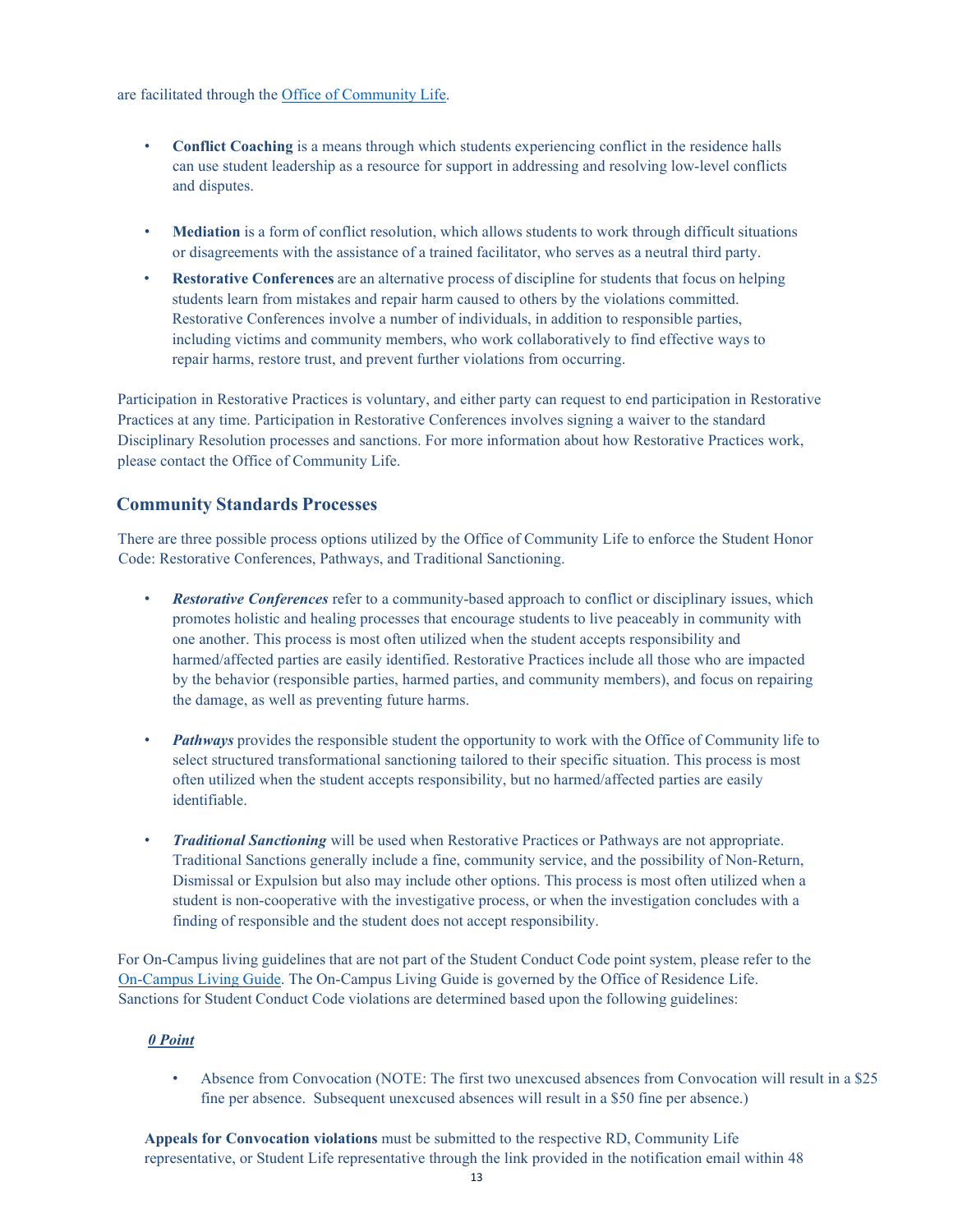hours of notification of a decision. The RD, Community Life representative, or the Student Life representative will uphold, modify, or overturn the violation(s) and or sanction(s). The decision will be final.

#### *1 Point*

- Late to Convocation (1 additional point for each additional 15 minutes late)
- Late for curfew (1 additional point for each additional 30 minutes late)

#### *5 Points (May Include a \$15 Fine)*

- Absence from or disturbances in a required meeting (e.g., hall meeting, disciplinary proceeding, etc.)
- Disturbance in/leaving early from Convocation
- Dress code violation
- Failure to respond to Student Affairs official correspondence within 48 hours
- Improper sign-out
- Curfew violation other than late for curfew
- Possession and/or use of tobacco/nicotine
- Use of e-cigarettes or vaping
- Gambling
- Attendance at a dance
- Violation of the Statement on Personal and Community Respect (may be considered a 5-15 point violation depending upon severity)

**Appeals** for **1 to 5-point offenses** must be submitted to the respective RD, Community Life representative, or to the Student Appeals Court through the link provided in the notification email within 48 hours of notification of a decision. The RD, Community Life representative, or the Student Appeals Court will uphold, modify, or overturn the violation(s) and or sanction(s). The decision will be final.

#### *10 Points (May Include a \$50 Fine)*

- **Deception**
- Minor violation of the Statement on Sexuality and Relationships (e.g., inappropriate personal contact; visiting alone with the opposite sex at an off-campus residence; entering the residence hallway, quad, or on-campus apartment of the opposite sex or allowing the same; visiting any dwelling or residence with a member of the opposite sex in inappropriate circumstances)
- Violation of the Entertainment Guidelines (may be considered a 10-15 point violation depending upon severity)
- Violation of the Statement on Personal and Community Respect (may be considered a 5-15 point violation depending upon severity)

**Appeals** for **10-point offenses** must be submitted to the respective RD, Community Life representative, or the Student Appeals Court through the link provided in the notification email within 48 hours of notification of a decision. The RD, Community Life representative, or the Student Appeals Court will uphold, modify, or overturn the violation(s) and/or sanction(s). The decision will be final.

#### *15 Points (May Include a \$150 Fine and/or 15 Hours of Community Service)*

- Academic misconduct, including dishonesty, plagiarism, or falsification
- Commission or conviction of a misdemeanor
- Falsification of information on an official document (including residence hall sign-out sheet)
- Failure to properly identify oneself
- Obstruction or making bad-faith claims of misconduct
- Participation in a social gathering where alcohol is served (e.g., party, bar, nightclub, etc.)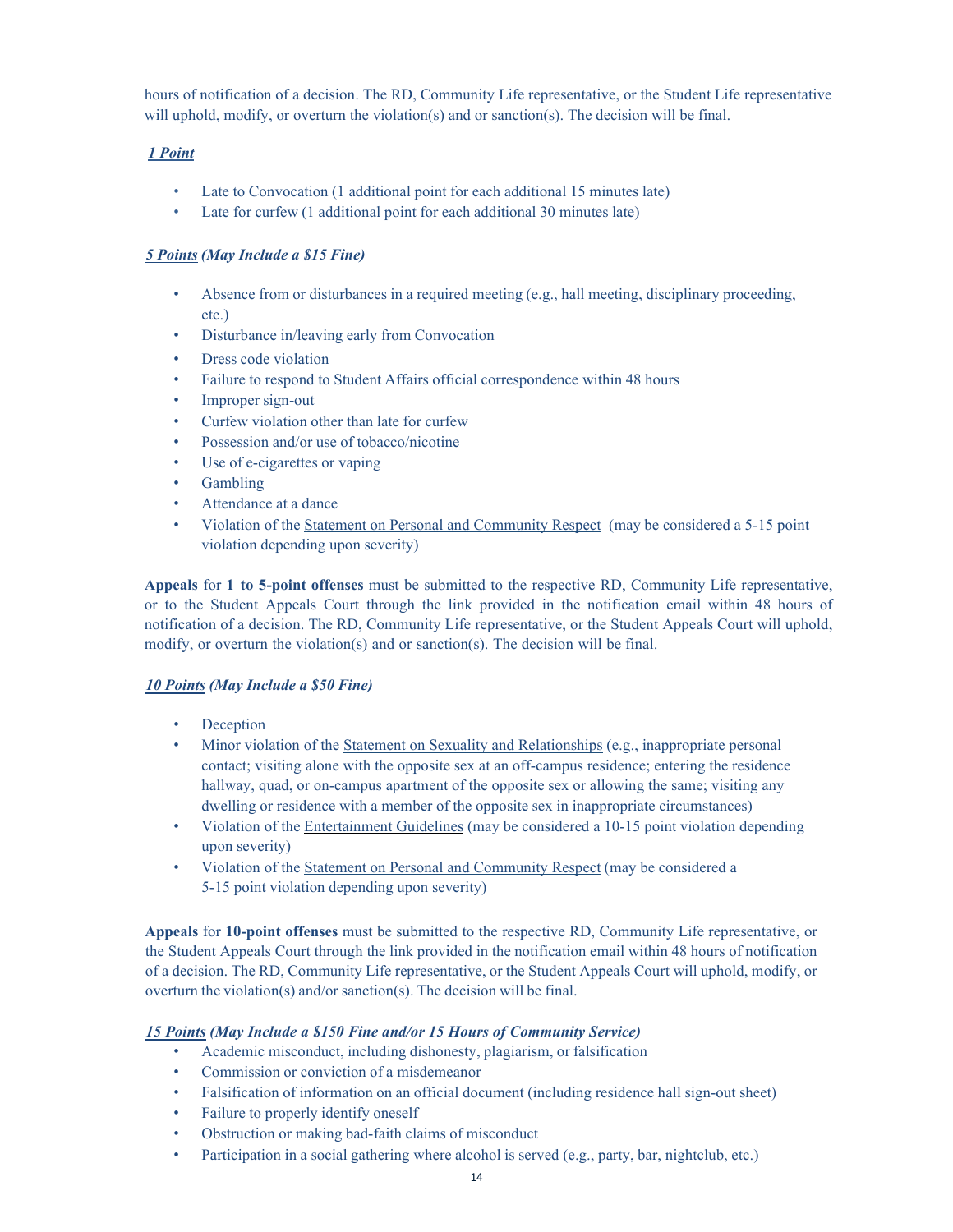- Obscene, profane, or abusive language or behavior
- Possession of drug paraphernalia
- Violation of the Entertainment Guidelines (may be considered a 10-15 point violation depending upon severity)
- Violation of the Statement on Sexuality and Relationships (e.g., sexual misconduct, including inappropriate personal contact, any state of undress with a member of the opposite sex)
- Threat to do bodily harm to others
- Violation of the Statement on Personal and Community Respect (may be considered a 5- 15 point violation depending upon severity)
- Violation of the Discrimination, Harassment, and Sexual Misconduct Policy (may be considered a 15-30 point violation depending upon severity)
- Theft (plus financial restitution and/or return)
- Vandalism or property damage (plus financial restitution)

**Appeals** for **15-point offenses** must be submitted to the Associate Dean of Students or to the Student Appeals Court through the link provided in the notification email within 48 hours of notification of a decision. The Associate Dean of Students or the Student Appeals Court will uphold, modify, or overturn the violation(s) and/or sanction(s). The decision will be final.

#### *30 Points (May Include a \$300 Fine, 30 Hours of Community Service, and/or Possible Dismissal or Expulsion)*

- Severe or recurring academic misconduct violation, including dishonesty, plagiarism, or falsification
- Commission or conviction of any felony
- Violation of the Discrimination, Harassment, and Sexual Misconduct Policy (may be considered a 15-30 point violation depending upon severity)
- Violation of the Statement on Sexuality and Relationships (e.g., sexual immorality, including inappropriate personal contact, spending the night with a member of the opposite sex)
- Life-threatening behavior or language towards others (possible immediate removal/exclusion from campus, and Dismissal for a minimum of two semesters or Expulsion for an indefinite period of time)
- Violation of the Statement on Personal and Community Respect where personal harm is caused
- Non-participation in classes or extended absence from university community without notice
- Disruption to university community
- Non-compliance with a directive of any university representative, Disciplinary Probation or Behavioral Plan
- Possession, use, manufacture, or distribution of illegal drugs or non-prescribed controlled substances or involvement with another person engaged in any of these acts
- Possession or consumption of alcoholic beverages
- Refusal to submit to an Alco-Sensor test or substance use test, as directed by a university representative
- Procuring, financing, facilitating, or obtaining an abortion
- Stealing or possession of stolen property (plus financial restitution)
- Unauthorized possession or use of weapons
- Violation of Liberty University's [Weapons](https://www.liberty.edu/police/wp-content/uploads/sites/100/2019/10/Weapons_Policy_Rules__Regs_8-22-16_adoped.pdf) Policy
- Conduct inconsistent with Liberty's mission or purpose that compromises the testimony or reputation of the university, or disrupts Liberty's Christian learning environment

**Appeals** for **30-point offenses** (when Non-Return, Dismissal or Expulsion is not imposed) must be submitted to the Dean of Students or to the Student Appeals Court through the link provided in the notification email within 48 hours of notification of a decision. The Dean of Students or the Student Appeals Court will uphold, modify, or overturn the violation(s) and/or sanction(s). The decision will be final. Appeals for 30-point offenses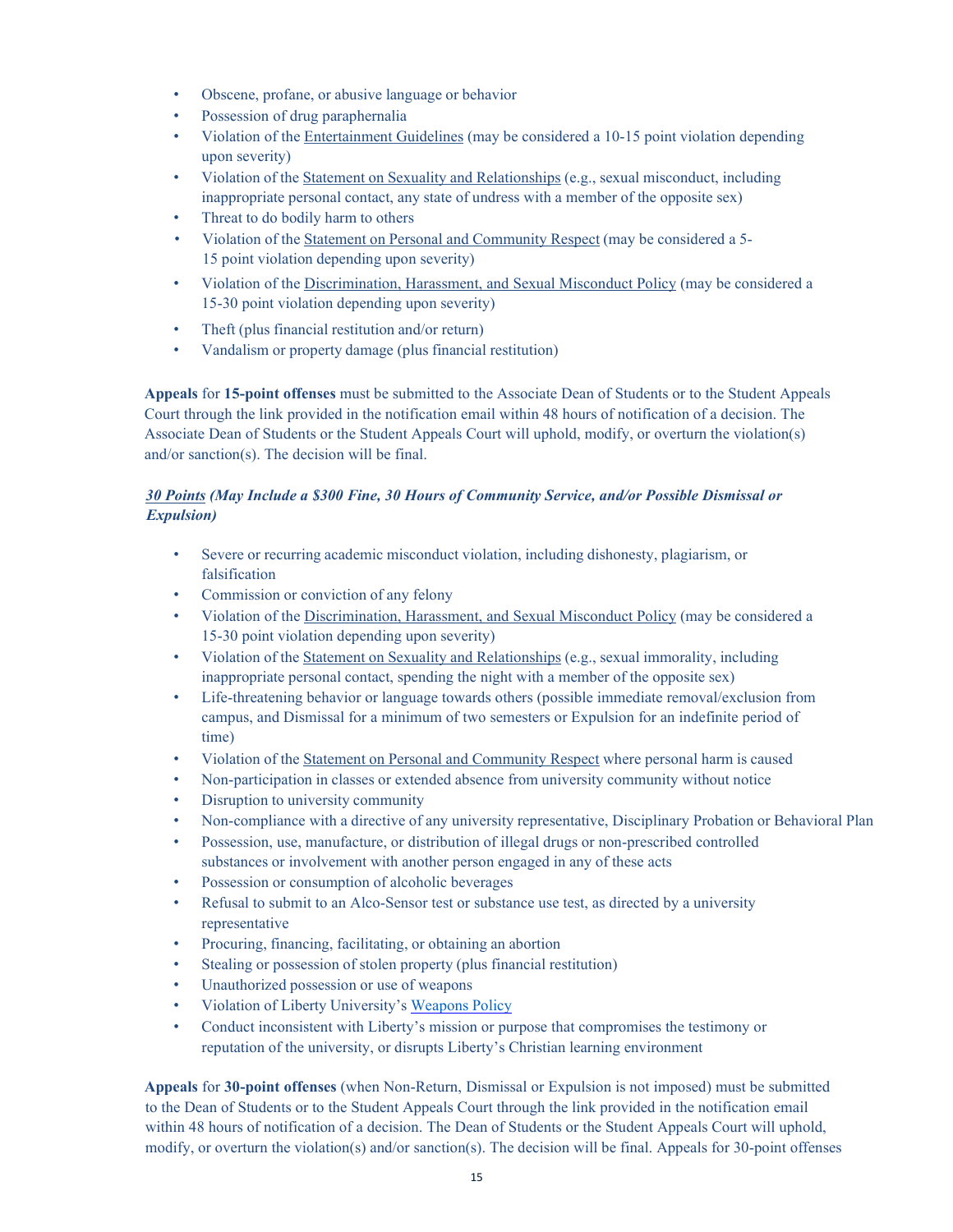(when Non-Return, Dismissal or Expulsion is imposed) must be submitted to the Senior Vice President for Student Affairs (SVPSA) or the Judicial Review Board (JRB) through the link provided in the notification email within 48 hours of notification of a decision (see the appeals section for further explanation of the JRB). If a request is made for the SVPSA to decide the appeal in place of the JRB, the SVPSA will determine whether to decide the appeal or refer it to a JRB. The SVPSA or the JRB will uphold, modify, or overturn the violation(s) and or sanction(s). The decision of the appellate body will be final.

*NOTE: For students who fail to complete, or choose not complete, community service, fines will be issued as follows: 15 hours = \$150.00 fine; 30 hours = \$300.00 fine. Any student who violates disciplinary probation may not be allowed to return for the following semester.*

#### <span id="page-15-0"></span>**Enforcement of Community Standards (General Conduct – Non-Academic)**

#### *What is the evidentiary standard?*

All student conduct disciplinary proceedings, including appeals, use a preponderance of the evidence standard following a review of all the available information and evidence to determine whether a violation of the Student Honor Code occurred. A preponderance of the evidence is the greater weight of the evidence or, in other words, a determination of what is more likely than not to have occurred.

#### *What happens if a student is charged with a violation?*

Any student who is reported for a violation of the Student Honor Code (also sometimes referred to during the process as the "respondent") for which the student could, if found responsible, receive a sanction of 0-10 points will be notified by the appropriate Student Affairs staff member.

For an alleged violation that could result in a sanction of 15 or more points, the student who is reported for the violation of the Student Honor Code will meet with the appropriate Office of Community Life Associate Director (AD). For all credible reports of an alleged violation(s), regardless of the potential point sanction, the student will receive notice of the alleged violation(s) and be given an opportunity to respond to the allegation(s). The AD or Student Affairs staff member, depending on the level of the alleged violation, will investigate the alleged violation(s). Other Student Affairs staff members may assist in the investigation. Inthe event that a student under investigation for alleged Student Honor Code violation(s) is deemed to pose a potential risk to the campus community, the student under investigation may be restricted from living on campus, attending class, and/or being present on campus. The university will seek to impose such restrictions in the manner that has the least effect on the student's education while addressing the risk. If a student is required to move off campus, the student may be responsible for the costs of relocation and off-campus housing.

Following the investigation, the AD or Student Affairs staff member will proceed as follows:

- For 15-point violations, if the AD or Student Affairs staff member determines, by a preponderance of the evidence, that a violation occurred, the AD or Student Affairs staff member will schedule a followup meeting with the student to notify the student of the outcome of the investigation, the sanction(s), if any, and the appeal process. The student will also receive written notification via email.
- For 30-point violations, a Conduct Review Committee (CRC), comprised of members of the Office of Community Life, will consider the facts and relevant information and make a determination as to whether, by a preponderance of the evidence, the student violated the Student Honor Code. The student does not have a right to attend the CRC. The AD endeavors to give students an opportunity to review and respond to the evidence that will be considered by the CRC before it meets, where possible, but such an opportunity is not required. The student is encouraged to provide a statement of record and any supplemental letters of references or documentation for the CRC to consider. The CRC will rely on the facts and relevant information gathered during the investigation. If the CRC determines that a violation occurred, the AD will schedule a follow-up meeting to notify the student of the outcome of the investigation, the sanction(s) (if any), and the appeal process. Some 30-point violations may be handled by the AD. The student will also receive written notification via email.

Parents or legal guardians may be notified of a student's conduct process and any violations and/or sanctions,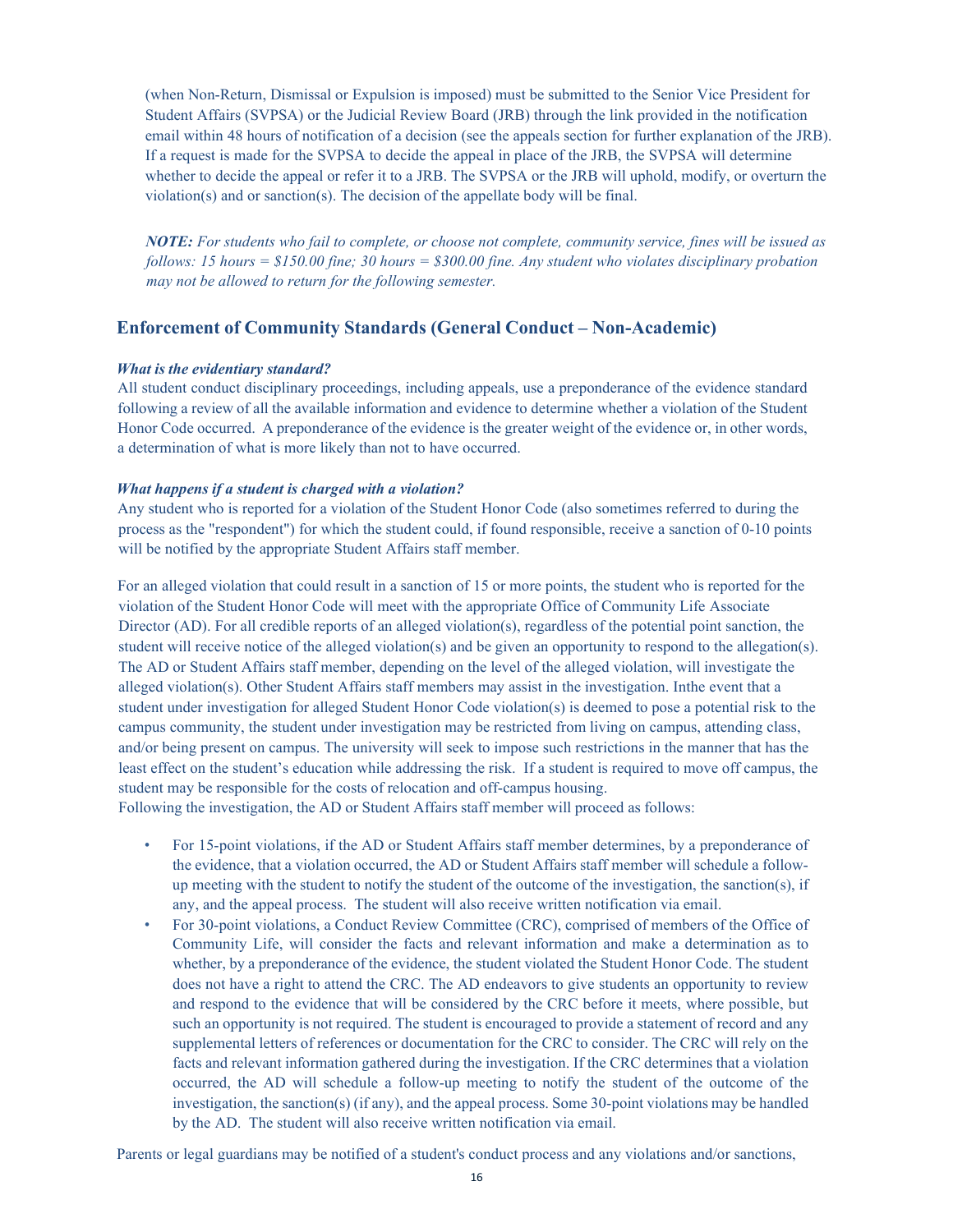including Dismissal or Expulsion.

#### *What happens with a sanction of Non-Return, Dismissal, or Expulsion?*

Non-Return and Dismissal are generally defined in the Student Honor Code as a separation from the university for at least a defined period of time (generally one or two semesters), after which the student may be eligible to reapply for admission to the university. Dismissals are generally either or the shorter of one semester or six months, or for the shorter of two semesters or one calendar year, at minimum. Expulsion is generally defined in the Student Honor Code as an indefinite separation from the university without an opportunity to reapply or enroll in courses.

If the CRC imposes a sanction of Non-Return, Dismissal, or Expulsion, an Associate Director for Community Life (or designee) will communicate the decision to the student in writing. The student has 48 hours after receiving notification of a decision to appeal, in accordance with the instructions for appeal below. If the studentwaives the right to appeal and accepts the determination of responsibility and/or the sanction(s), the student will follow the procedures required to process the determination. The student may also choose to accept the determination of responsibility, but appeal the sanction(s).

Once the student accepts a sanction of Non-Return, Dismissal, or Expulsion by not filing an appeal or after a final sanction of Non-Return, Dismissal, or Expulsion has been imposed following all appeals, the student will have no more than 48 hours from notification of the decision to leave the university unless the student receives permission otherwise from OCL in writing. At that time, the student may also be issued a campus ban by LUPD. A banned student may not enter the campus property without first contacting LUPD to request for the ban to be lifted temporarily for a given purpose and LUPD agreeing in writing to the request. The student may be required to leave sooner if the student is considered by the university to be a disruption to the campus community or a safety threat. When Dismissal or Expulsion occurs during a semester, all academic work is lost for the semester except classes that have been completed before the time the decision is imposed.

Applications for academic re-admission to Liberty University are subject to administrative review. Following a Non-Return, Dismissal, the student must have been absent from the university for at least the designated period of time and have fulfilled any conditions before such an application will be approved. Re-admission to the university is not guaranteed.

#### <span id="page-16-0"></span>**Appeals of Violations (General Conduct – Non-Academic)**

An appeal of a violation of the Student Honor Code is not a rehearing of the evidence of a case, and the Dean of Students, the Associate Dean of Students, the Student Appeals Court, the Student Affairs Representative(s), the Judicial Review Board (JRB), or the Senior Vice President for Student Affairs (SVPSA) (collectively, "the appellate body") do not generally substitute their determination for that of the AD, the Student Affairs staff member, or the CRC (with the specific appellate body depending on the level of the alleged violation and potential sanction). Rather, the appeal is the student's (or student group's) opportunity to have the procedures of the investigation or the determination (including sanctions) evaluated for fairness based on the certain grounds of appeal set forth below. All requests for appeals must be provided in writing, which includes email, and must include an explanation of how one or more of the grounds for appeal apply. Students should submit all information and evidence supporting the ground(s) for appeal within their appeal. Failure to articulate at least one of the grounds for appeal may result in the requested appeal being denied without a hearing. Students have the opportunity to appeal any violations and/or sanctions. To make a valid appeal, students must comply with all instructions from the university. A summary of those instructions and processes are as follows:

- The deadline to submit an appeal is 48 hours from notification of the decision, and hours are counted on every calendar day, not just business days or school days.
- The appeal must clearly state in writing at least one of the following three grounds for appeal:
	- **–** There was a procedural error that prevented a fair, impartial, or proper investigation or CRC (i.e., affecting the outcome of a case) that materially affected the determination.
	- **–** The disciplinary sanction(s), in consideration of the student's prior conduct history and other relevant information, are not fair and/or consistent with the violation.
	- **–** New evidence introduced as part of the appeal that was unavailable at the time of the investigation or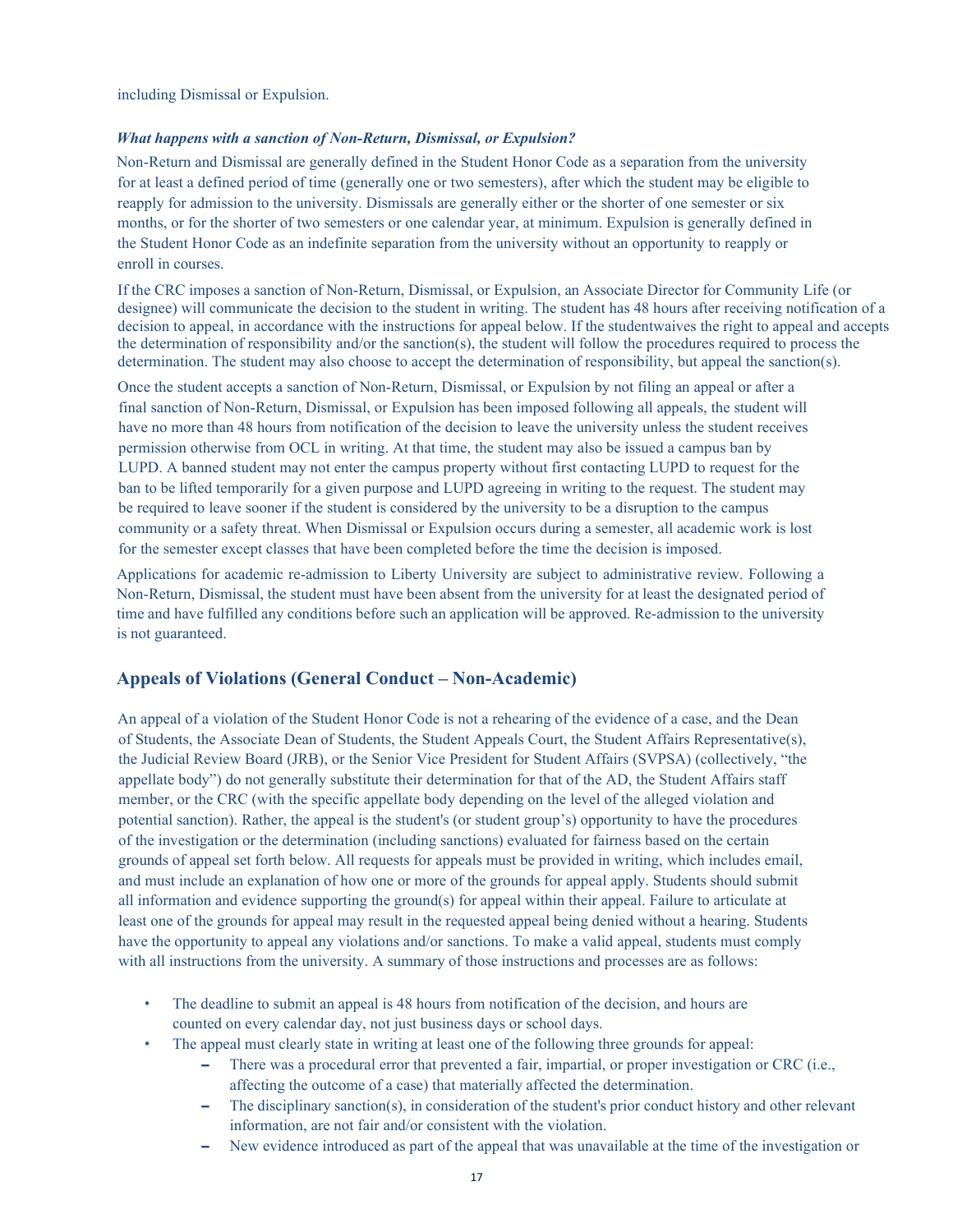CRC and could not have reasonably been made available, and which could have reasonably affected the outcome in favor of the student appealing.

- The appeal must contain an explanation, including any information and evidence, supporting the stated ground(s) for appeal.
- If the student making the appeal received a sanction of Non-Return, Dismissal or Expulsion the student should indicate in the written appeal whether he or she requests the appeal to be determined by the JRB or by the SVPSA. If the student does not expressly request an appeal to the SVPSA, the default appeal is to a JRB. Students may request, but they are not guaranteed, an appeal to the SVPSA who may deny the student's request for appeal.
- As a preliminary matter, on all appeals, the SVPSA, or designee, will first determine whether the student has stated at least one ground for appeal so that the appeal will be taken. Appeals that do not state at least one of the above grounds for appeal may be automatically denied. Where a student requests the SVPSA take the appeal, the SVPSA will next determine if he will decide the appeal or not. If the SVPSA chooses not to take the student's request for appeal, the appeal will be automatically submitted to the JRB. For all appeals, the student will be notified in writing whether the appeal will be taken and who will decide it. If the appeal is taken, the student will also be notified of the date, time, and location of the appeal hearing (if a hearing is granted). Although the JRB will always conduct an appeal hearing, the SVPSA reserves the option of deciding appeals based only on a written submission without an appeal hearing.
- On appeal, the appellate body will consider all information and evidence relevant to the appeal and will determine, by a preponderance of the evidence, whether each ground for appeal was met. If the appellate body finds that no ground for appeal was met, the determination and any sanction(s) will be upheld. If a ground for appeal is found to be met, the appellate body will determine an appropriate outcome.
- The outcome of the appeal is final, and no further appeal is available.
- The appealing student will be notified in writing of the final determination, and the university will update the student's education records, as necessary, to reflect the outcome.

*Appeals to the Judicial Review Board and Requests for Appeal to the Senior Vice President for Student Affairs* Once the SVPSA, or designee, determines that an appeal will be taken, appeals by students who have received a sanction of Dismissal or Expulsion will generally be heard by the Judicial Review Board (JRB). Appeals by students who have received a sanction of Non-Return or Non-Return in lieu of Dismissal will generally be reviewed by the SVPSA. The JRB will be comprised of three faculty members approved by the Provost, along with two students who represent the Student Government Association who are approved by the SVPSA. In instances where a JRB cannot be formed, all appeals will route to the SVPSA. The SVPSA, or designee, will chair the JRB. The chairperson is a non-voting member of the JRB. The Office of Community [Life](https://www.liberty.edu/students/community-life/) will provide the JRB with a summary of the incident, along with a background reportof the student's behavioral record, and will present the facts and evidence revealed through its investigation to the JRB. For appeals heard by the JRB, the JRB will make its decision by majority vote using a preponderance of the evidence standard of review. For appeals heard by the SVPSA, the SVPSA considers all of the same information and evidence as the JRB and the SVPSA serves as the sole decider of the student's appeal.

The JRB or the SVPSA may examine the circumstances and details of the incident. Accordingly, the JRB or the SVPSA may also, but are not required to, hear testimony, review the new evidence previously unavailable that is presented, and call any witnesses deemed necessary to make a fair decision. The JRB or the SVPSA will consider all information and evidence relevant to the appeal and will determine, by a preponderance of the evidence, whether each ground for appeal was met. If the JRB or the SVPSA finds that no ground for appeal was met, the determination of a violation and any sanction(s) will be upheld. If a ground for appeal is found to be met by the JRB or the SVPSA, the JRB or the SVPSA will determine an appropriate outcome and/or sanction consistent with the ground(s) for appeal met and then submit a final report indicating the findings and appropriate outcome and/or sanction(s). In the final report, the JRB or the SVPSA will either uphold, modify, or overturn the prior outcome and/or sanction(s). The JRB or the SVPSA may also modify conditions required for readmission or return (which may include considering an early return or the ability to continue studies online).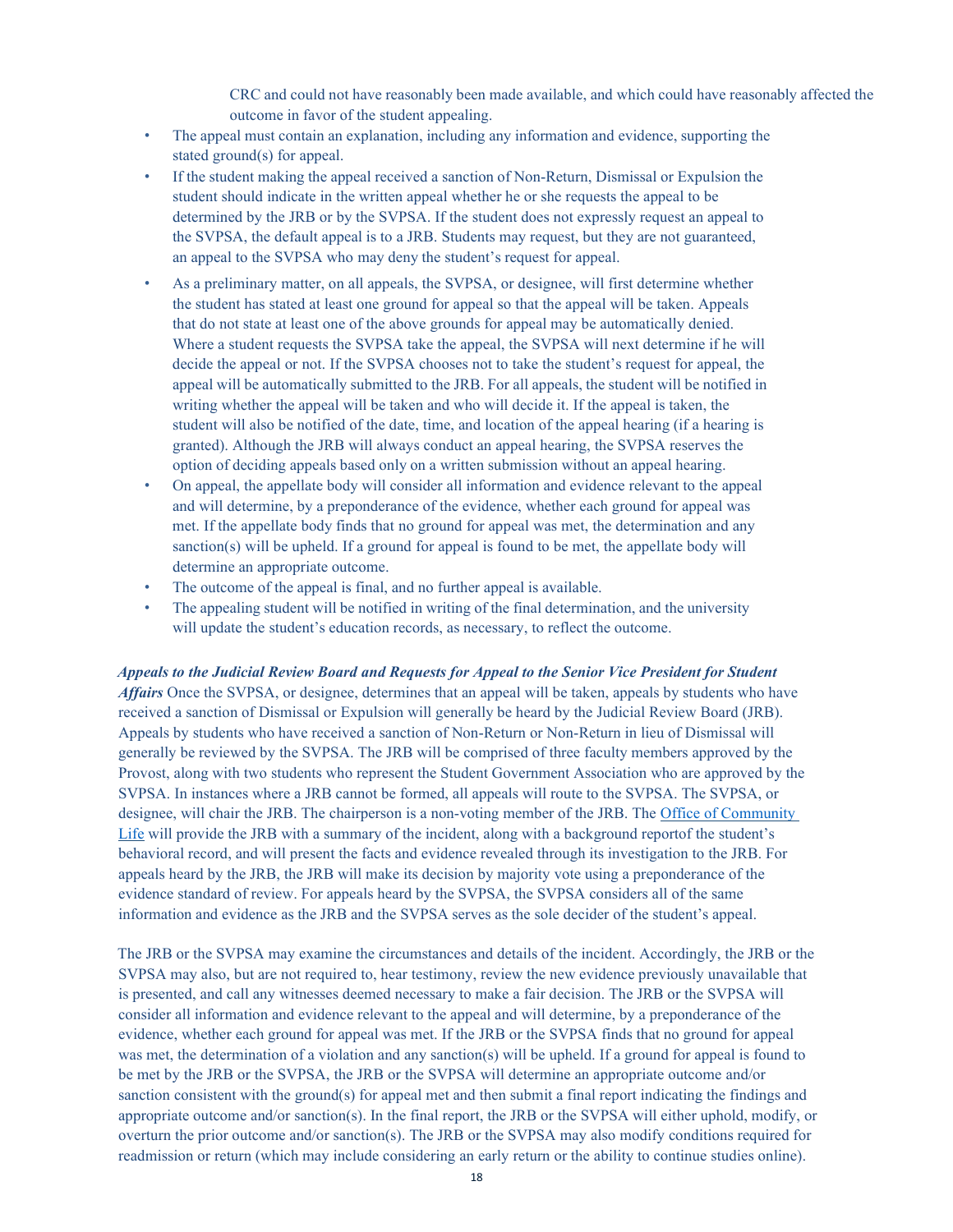In appeals to the JRB the SVPSA in which at least one ground for appeal was found to be met, the SVPSA, or designee, will communicate the final determination by the JRB or the SVPSA to the student in writing. If the JRB or the SVPSA decides to overturn the decision, the violation and any sanction(s) will be removed from the student's records.

#### <span id="page-18-0"></span>**Sanctions**

As previously stated, enforcement of community standards, through the use of sanctions, is intended to be redemptive, restorative, and carried out with love and grace. The university seeks to use sanctions provide students with opportunities to learn from past choices to help them best understand how to engage in the university's unique culture and their surrounding community.

When a student or student group is ultimately found responsible for violating the Student Honor Code, the RD, Office of Community Life Associate Directors, the Associate Dean of Students, the Dean of Students, the Student Appeals Court, the Conduct Review Committee (CRC), the Judicial Review Board (JRB), or the Senior Vice President for Student Affairs (SVPSA) (each hereinafter referred to as a "sanctioning body") may impose one or more sanctions. The sanctioning body may include any of the sanctions that are listed below, as well as any sanctions that are set forth in other applicable university policies or conduct codes.

Sanctions may include educational, restorative, rehabilitative, and punitive components. Some violations, however, are so egregious in nature, harmful to the individuals involved, or deleterious to the educational process that a severe sanction, such as Non-Return, Dismissal or Expulsion, is required. Moreover, when a violation is determined to be motivated by a legally-protected status (e.g., race, religion, gender, disability, and national origin), the sanction may be more severe.

The sanctioning body may request additional information from the respondent(s), which may be a student or a student group, and anyone who can provide information relevant to its determination of an appropriate sanction. In determining an appropriate sanction, the sanctioning body may consider the following factors:

- the nature and level of violence of the conduct at issue;
- the impact of the conduct on those injured or damaged, and other individuals;
- the impact or implications of the conduct on the community or the university;
- whether the conduct was motivated by another person's membership in a legally protected class;
- prior misconduct by the respondent, including the respondent's relevant prior discipline history, both at the university and elsewhere (if available), including criminal convictions;
- whether the respondent has accepted responsibility for the conduct;
- whether the respondent cooperated with the university's investigation;
- maintenance of a safe and respectful environment conducive to learning;
- protection of the university community and property; and
- any other mitigating, aggravating, or compelling circumstances useful in reaching a just and appropriate resolution in each matter.

Sanctions may be imposed by the sanctioning body or other departments within the university, individually or in combination with other sanctions. For determinations of responsibility for violations of the Student Honor Code, the following sanctions may be imposed:

- **Loss of Funding -** The University may withhold funding for a definite or indefinite period of time (for student groups only)
- **Deactivation**  Loss of all rights and privileges, including university recognition, for a definite or indefinite period of time (for student groups only)
- **Warning** A formal admonition, which appears in the student's disciplinary record at the university and may be disclosed by the university when the student consents in writing or as otherwise required or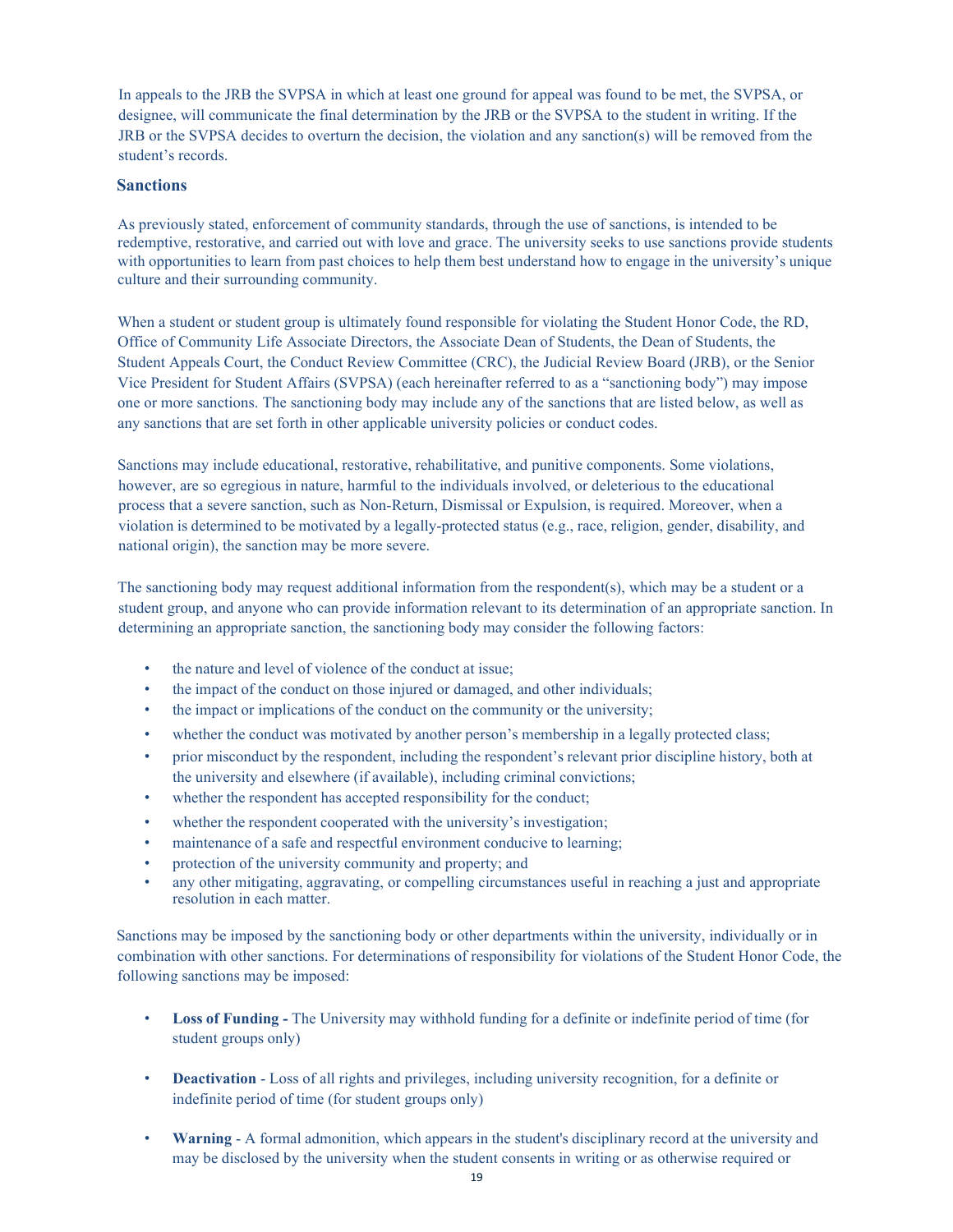when permitted by law

- **Written Apology -** Submission of a written apology for the violation and the harm caused to other persons, groups, and entities. The written apology will be submitted through the university, rather than directly to the recipient(s)
- **Points** Residential students may be assigned up to 30 points for a violation of The Liberty Way (for students only)
- **Community Service**  Community service work for a church or other non-profit organization for a prescribed number of hours. Any incomplete hours may be converted to fines at a rate of \$10 per hour.
- **Educational Assignments and Programs** Required participation in educational programs, or the completion and submission of educational assignments (e.g., essays)
- **Failing Grade** A failing grade for an individual assignment or in a class as a result of academic misconduct (for students only)
- **Monetary Penalties** Fines payable to Liberty University. Fees payable as restitution to damaged person(s), groups, and entities submitted through the university
- **Restriction of Access to Space, Resources, and Activities -** Restrictions placed on a student or student group's access to space and/or resources or on participation in activities**.** Student groups may also be restricted from certain rights and privileges, such as recruitment of new members
- **Removal or Reassignment of University Housing**  Removal from university housing or reassignment to a different location within university housing (for students only)
- **Recovery Program**  Required completion of a recovery program, such as a 12-Step Celebrate Recovery program or another similar program approved by the university
- **Disciplinary Probation**  Disciplinary probation is a more serious admonition applied upon accumulation of 30+ points and is in effect until the end of the next semester in attendance. Students placed on disciplinary probation may receive a Judicial Housing (JD) hold which may restrict the student from moving off campus during the probation period. Students living off campus at the time they receive disciplinary probation may be required to move on campus during the probation period. One consequence of disciplinary probation is that any future policy violation, of whatever kind, during that time, may be grounds for a violation for non-compliance, which may lead to Non-Return, Non-Return in lieu of Dismissal, Dismissal, or Expulsion from the university. Disciplinary probation will be taken into account in judging the seriousness of any subsequent infraction, even if the probationary period has expired. A student on disciplinary probation may not run for or hold an office in the Student Government Association until thestudent is no longer on probation. Disciplinary probation appears in a student's disciplinary record at theuniversity and may be disclosed by the university when the student consents in writing or as otherwise required or when permitted by law.
- **Dismissal -** Student status at the university may be indefinitely and immediately terminated for a minimum specified period during which the student may not enroll in any residential classes or intensives (even during a summer term) but, at the option of the sanctioning body, may or may not enroll in online classes. Dismissals are generally either or the shorter of one semester or six months, or for the shorter of two semesters or one calendar year, at minimum. Re-admission may or may not be conditioned upon fulfilling certain conditions listed by the sanctioning body. These conditions may include, but are not limited to, restitution of damages, completion of a recovery program, community service, payment of a fine, and written apology. Relevant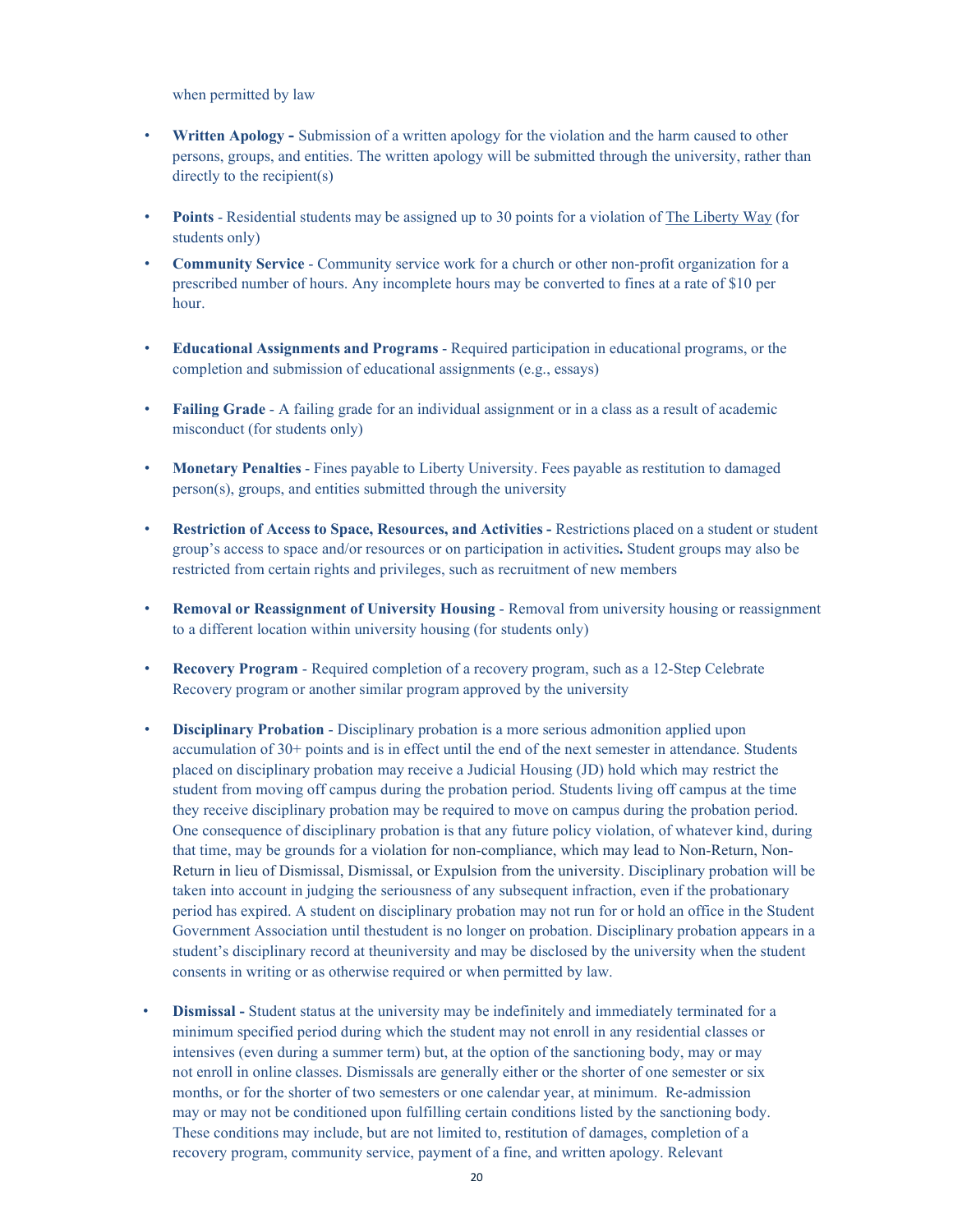information remains in the student's disciplinary record at the university and may be disclosed by the university when the student consents in writing or as otherwise required or when permitted by law (for students only). If a student accepts the CRC's sanction of Dismissal or if the JRB or SVPSA upholds the Dismissal on appeal, the student typically will need to move out of the residence hall within 48 hours of the final decision. The student may be required to leave sooner if the student is considered by the university to be a disruption to the campus community or a safety threat. When the dismissal occurs during a semester, all academic work is lost for the semester except classes that have been completed before the time the decision is imposed.

- **Non-Return**  Student status at the university may be indefinitely terminated with a specified period after which the student may apply for re-admission or enroll in classes. Re-admission may or may not be conditioned upon fulfilling certain conditions listed by the sanctioning body. These conditions may include, but are not limited to, restitution of damages, completion of a recovery program, community service, payment of a fine, and written apology(ies). Relevant information remains in the student's disciplinary record at the university and may be disclosed by the university when the student consents in writing or as otherwise required or when permitted by law (for students only).
- **Non-Return in lieu of Dismissal**  Student status at the university may be indefinitely terminated for a minimum specified period of time that begins at the end of the current academic semester, during which period of time the student may not enroll in any residential classes or intensives (even during a summer term) but, at the option of the sanctioning body, may or may not be permitted to enroll in online classes. The student is permitted to complete the current academic semester. Re-admission may or may not be conditioned upon fulfilling certain conditions listed by the sanctioning body. These conditions may include, but are not limited to, restitution of damages, completion of a recovery program, community service, payment of a fine, and written apology(ies). Relevant information remains in the student's disciplinary record at the university and may be disclosed by the university when the student consents in writing or as otherwise required or when permitted by law (for students only).
- **Expulsion**  Indefinite and permanent dismissal of a student without the opportunity to reapply for admission or enroll in residential or online classes.
- **Campus Ban** The withdrawal of any permission for the student to enter upon the property maintained by Liberty University and used for university operations or purpose. Students with Campus Bans who enter the property are subject to arrest and prosecution for trespass, Campus Bans are administered by the Liberty University Police Department (LUPD). A student with a campus ban may not enter Liberty's campus property without first contacting LUPD to request for the ban to be lifted temporarily for a given purpose and LUPD agreeing in writing to the request. Campus Bans may be put in place for various reasons, including campus safety, Non-Return, Dismissal or Expulsion from the university.
- **Transcript Notation**  In accordance with Virginia Code Section 23.1-900 and Liberty's Discrimination, Harassment, and Sexual Misconduct Policy, Liberty University will make a prominent notation on the academic transcript of each student who has been dismissed or expelled or has withdrawn from the university while under investigation for an offense involving "Sexual Violence" under Virginia law, under this policy, or under the university's Discrimination, Harassment, and Sexual Misconduct Policy. The notation will be removed once the respondent is found not responsible or has otherwise been determined to be in good standing by the university (i.e., the process for applying for, and returning to, good standing for offenses involving sexual violence is different than the re-admission processes).
- **Revocation or Withholding of Degree** The University reserves the right to revoke or withhold the award of academic degrees. If the violation is found to have occurred before graduation and during the time the student applied to, or was enrolled at the university, but a complaint was not filed prior to graduation, the degree may be revoked. If the violation occurred prior to a student graduating and is under investigation, the university may postpone the awarding of a degree pending the outcome of the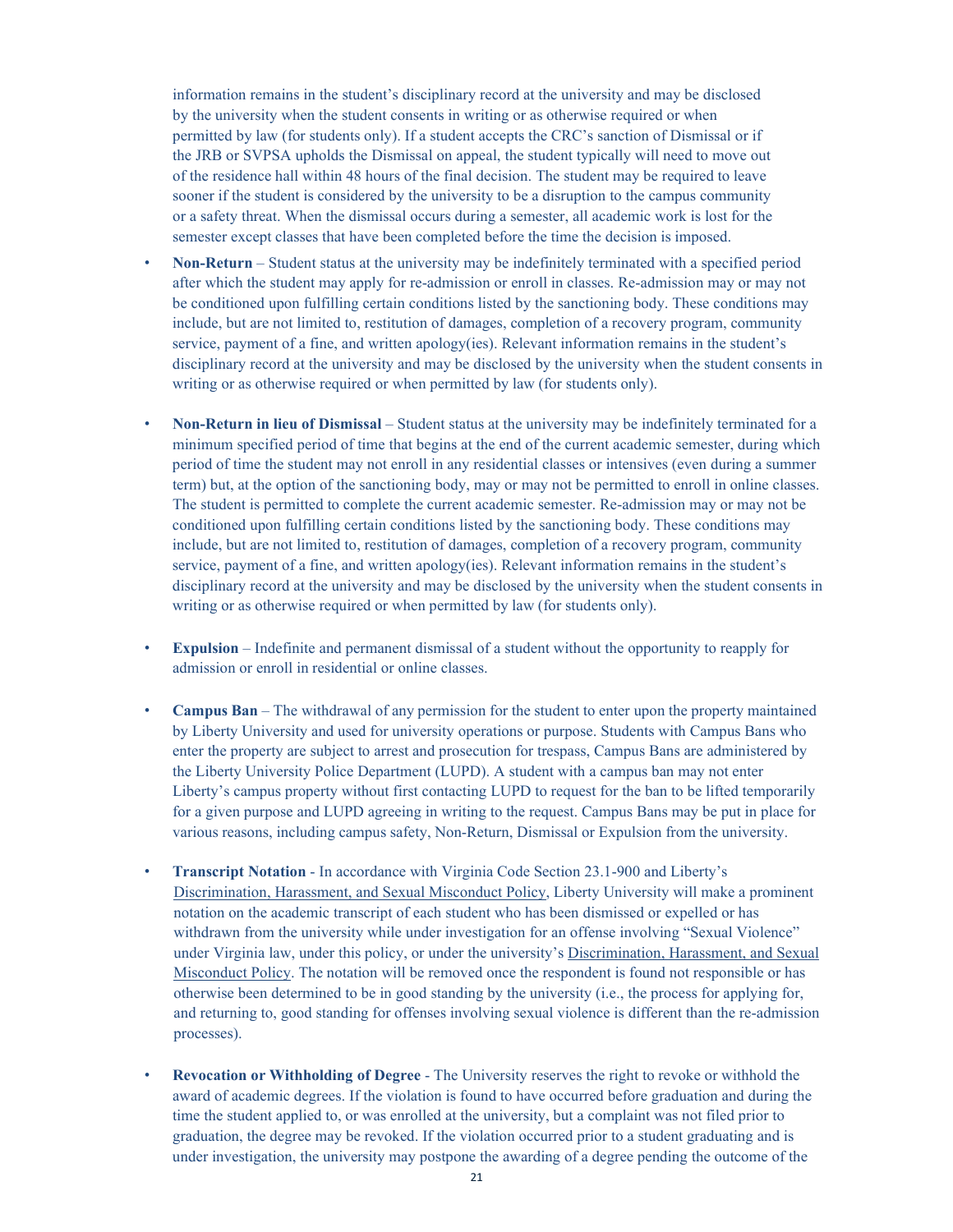investigation and imposition of appropriate disciplinary sanctions (for students only).

• **Other Sanctions -** Any other sanction not listed above, as determined appropriate under the circumstances.

Sanctions will be imposed immediately, except in the case of separation from the university pursuant to a Non-Return or Non-Return in Lieu of Dismissal sanction. In matters adjudicated prior to the last day of classes, if the final sanction is separation from the university (e.g., Dismissal or Expulsion), the granting of credit for the semester and/or the awarding of a degree will be at the discretion of the university. The imposition of sanctions by the sanctioning body is final and is not subject to further review.

#### <span id="page-21-0"></span>**Reapplication and Readmission**

A student who has received a sanction of Non-Return or Dismissal may contact the [Office of Admissions](https://www.liberty.edu/admissions/) to begin the reapplication process. In considering an application for readmission, Enrollment Management will request that the student provide a thorough account of the actions that led to the student's dismissal from the university and the student's strategy for successful continuance at the university. Enrollment Management will also look to see whether the minimum term of dismissal has been served and whether other conditions for return, if any, have been met. Additionally, a letter of recommendation from a pastor, counselor, or civic leader, along with a letter of recommendation from the student's parent(s) or legal guardian(s) (if the student is less than 21 years of age), should be submitted. Readmission to the university will be subject to any stipulations made by the Dean of Students in consultation with th[e Office of Community Life. R](https://www.liberty.edu/students/community-life/)eapplication does not guarantee readmission. If readmission is granted, the Office [of Admissions](https://www.liberty.edu/admissions/) will contact the student with its decision.

#### <span id="page-21-1"></span>**Complaint Reporting**

All complaints regarding violations of the Student Honor Code should be submitted via [Beacon. T](https://www.liberty.edu/beacon/)he complainant will be encouraged to complete an official "Statement for Record" detailing the information relevant to his or her complaint. The Dean of Students, the Senior Vice President for Student Affairs, and/or a designated representative will review the complaint.

# **SELF-REPORTING**

<span id="page-21-2"></span>Students are encouraged to self-report when they have knowingly committed a violation of the Student Honor Code. When self-reports are received, the university will provide discreet counsel and support to the student. This self-report policy is intended for students seeking to acknowledge and self-correct their wrongdoing. A student(s) admitting to being involved in behavior contrary to the honor code, after being asked by a staff or faculty member, is not a self-report. Truthfulness in responding to a question pertaining to behavior will be considered during adjudication/sanctioning as part of the disciplinary process.

A student has the option of self-reporting a violation of the Student Honor Code to the Office of [Community](https://www.liberty.edu/students/community-life/) Life or th[e Office of Residence Life.](https://www.liberty.edu/residence-life) If the incident is already under review by th[e Office of Community Life, t](https://www.liberty.edu/students/community-life/)he Office of Residence Life or law enforcement, it may not be considered a self-report. The [Office of Community](https://www.liberty.edu/students/community-life/) [Life](https://www.liberty.edu/students/community-life/) or the [Office of Residence Life](https://www.liberty.edu/residence-life) will work with the student in implementing the necessary boundaries and accountability measures to foster an environment for growth. Students may only self-report the same behavior once per semester without sanctions.

The Liberty University community promotes chastity for its unwed students, as well as promotes life; accordingly, women who become pregnant and men whose sex acts result in conception are included in this selfreport policy. The [LU Shepherd Office](http://www.liberty.edu/osd/lushepherd/) or [Student Counseling Services](https://www.liberty.edu/students/student-counseling/) is available to assist students through this process.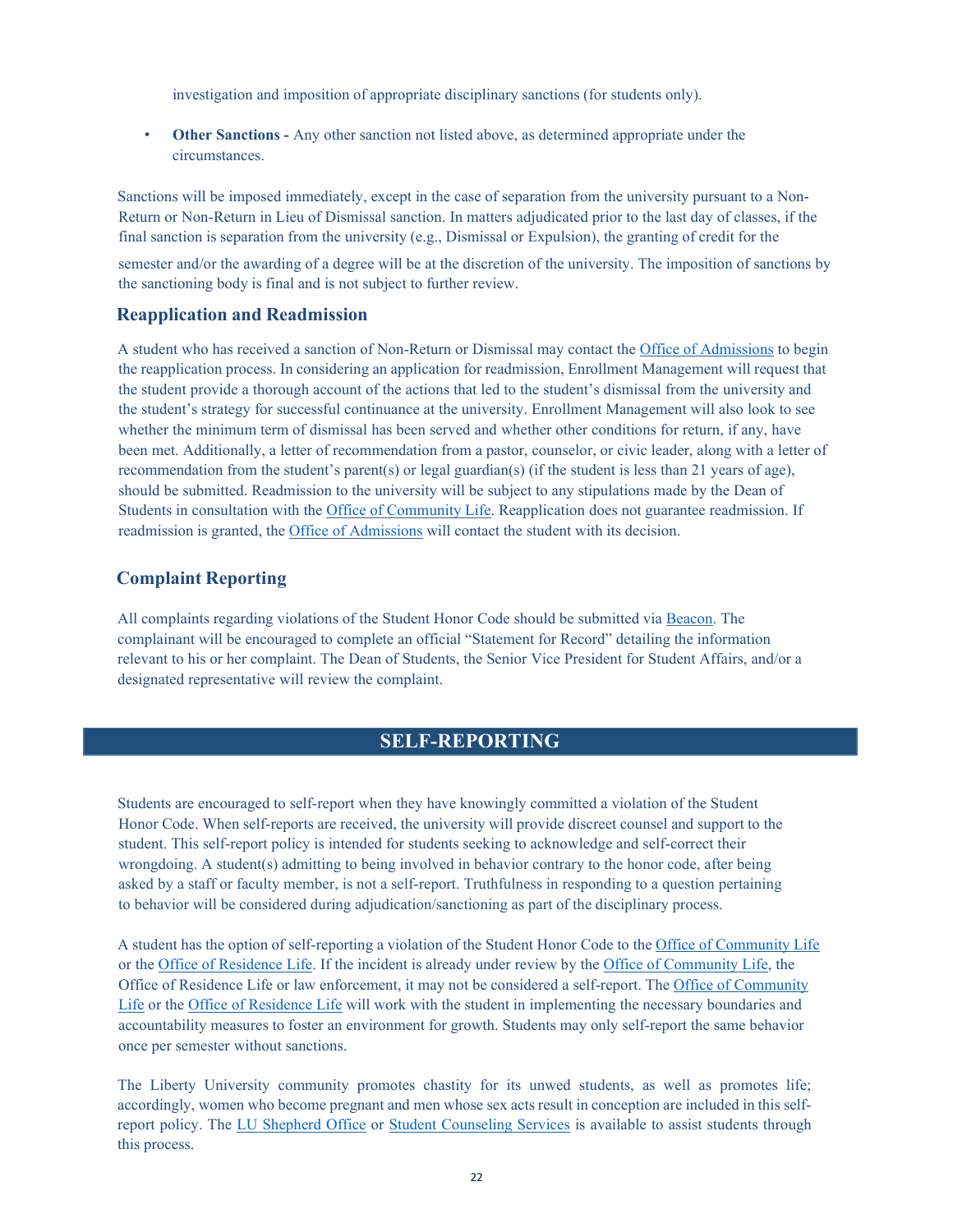*NOTE: Violations of the law (felony and serious misdemeanor offenses) may carry sanctions up to and including Dismissal or Expulsion, even when there is a self-report. Moreover, there is a similar but different self-reporting policy in the university's Discrimination, Harassment, and Sexual Misconduct Policy that applies to complainants and witnesses who make reports or complaints, or who cooperate with investigations and/or disciplinary proceedings, involving Prohibited Conduct, as defined in the Policy. Please refer to the Discrimination, Harassment, and Sexual Misconduct Policy for more information.*

# **CARE TEAM**

The Liberty University [CARE Team \(Collaborate, Assess, Resource, Empower\)](https://www.liberty.edu/students/community-life/care-team/) promotes the safety and well-being of the Liberty community by partnering with community members to help identify students who may be struggling. Working in conjunction with other university departments we address behaviors of concern and provide appropriate on and off campus resources to students in need, based on their specific circumstances, to prevent individual self-harm or injury to others in the Liberty community.

University community members are encouraged to submit referrals for concerning student situations and behaviors via the [CARE Referral form.](https://www.liberty.edu/beacon/#/new/care-referral)

For additional information, please visit [www.liberty.edu/CARE.](https://www.liberty.edu/care)

Green Hall 1880

(434) 592-5638

<span id="page-22-0"></span>[CARE@liberty.edu](mailto:CARE@liberty.edu)

# **CONVOCATION**

[Convocation](https://www.liberty.edu/osd/lu-stages/convocation/) is an assembly of the university community and its purpose is to develop campus unity, disseminate information, and challenge students spiritually, socially, morally, civically, and intellectually. Convocation provides forums for the social and political issues of the day, as well as educational topics of diverse interest for the benefit of students, faculty, and staff. Guest speakers and performers from the worlds of business, politics, education, religion, athletics, entertainment, and the sciences also help to make Convocation a refreshing and challenging time. All students are required to attend Convocation and remain present until dismissed. Students are permitted one "skip" per semester. All students assigned to a section with an RA, must inform the RA of their intent to use the skip before Convocation.

# **LIVING OFF CAMPUS**

#### <span id="page-22-2"></span><span id="page-22-1"></span>**Qualifications**

To qualify for living off campus, students must either be 21 years of age or older by December 31 to live off campus for the fall semester or by May 31 to live off campus for the spring semester, or be living with a parent or with a sibling who is at least 21 years of age.

#### <span id="page-22-3"></span>**Conduct**

Students who live off campus are expected to abide by the Student Honor Code. Living off campus is a privilege that may be revoked at the discretion of the [Office of Community Life. S](https://www.liberty.edu/students/community-life/)tudents who repeatedly violate the Student Honor Code may be required to move back on campus immediately**.** Such students are responsible for the costs of relocation and campus housing that result from their off-campus housing privilege being revoked.